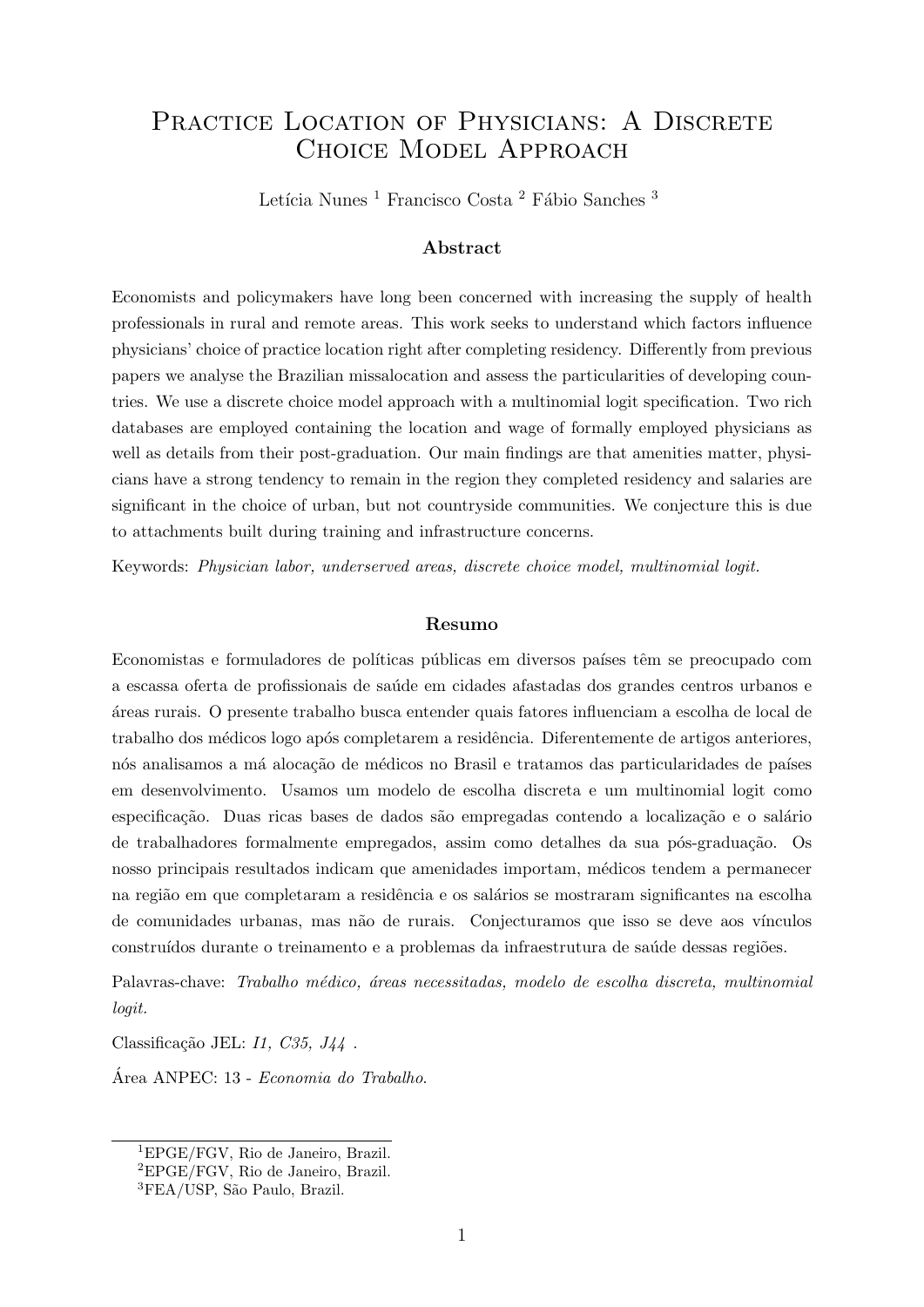# 1 Introduction

In many developed countries, despite the substantial growth in the total number of physicians, their maldistribution across regions persists. Rural areas and outskirts of big metropolis still suffer from the shortage of these professionals, entailing unequal access to health care. For this reason, physician supply in medically underserved regions became a main concern for policymakers and economists.

Some governments have implemented policies to address these distributional imbalances. Their aim is to act upon the physicians' choice of practice location. For instance, in 1970, the United States created the National Health Services Corps (NHSC), a program that tries to encourage newly trained physicians to work in medically underserved communities. It relies in loan forgiveness options and scholarships programs with a return-in-service provision. For every year that the student receives a scholarship, he has a contractual obligation to serve one year at a location defined by the Corps. The program has also the goal to encourage professionals to remain in the placement location after the funding is complete.

In Canada, since 1982, the provincial government of Québec has developed a whole set of incentive measures to influence its geographical distribution of physicians. The country health system is based on the Universal health Insurance Plan and has uniform medicare fees. This tend to intensify the inefficient spacial allocation of health professionals, since prices cannot adjust to equilibrate demand and supply. The measures implemented try to bypass this restriction through scholarships programs, settlement grants, relocation reimbursement, continuing education opportunities and a program of regionally differentiated remuneration for recently graduated physicians.

This is an even bigger challenge for developing countries, where rural and remote communities usually lack the basic health infrastructure and do not offer a reasonable quality of life for it's citizens. Physicians claim it is difficult and many times unsafe to help diseased people in such areas, because essential equipments and medications are in short of supply. This makes these regions much more undesirable, discouraging even professionals who have preferences for working in needy places. As can be seen in Figure 1, Brazil is a developing country with a sizeable misallocation of physicians between States' capital and countryside.

In the face of this impressive supply gap between rural and urban regions, Brazil has recently emerged as a developing country trying to address the maldistribution of physicians in its large geographical area. In 2011, the government created the Primary Care Professional Valorization Program (Provab). It intends to attract newly trained physicians to needy regions through two incentives: a sizeable remuneration and a 10% increase in the scoring of medical residency exams. In 2013, the country also implemented the More Physicians program. It's main goal is to create ten thousand primary care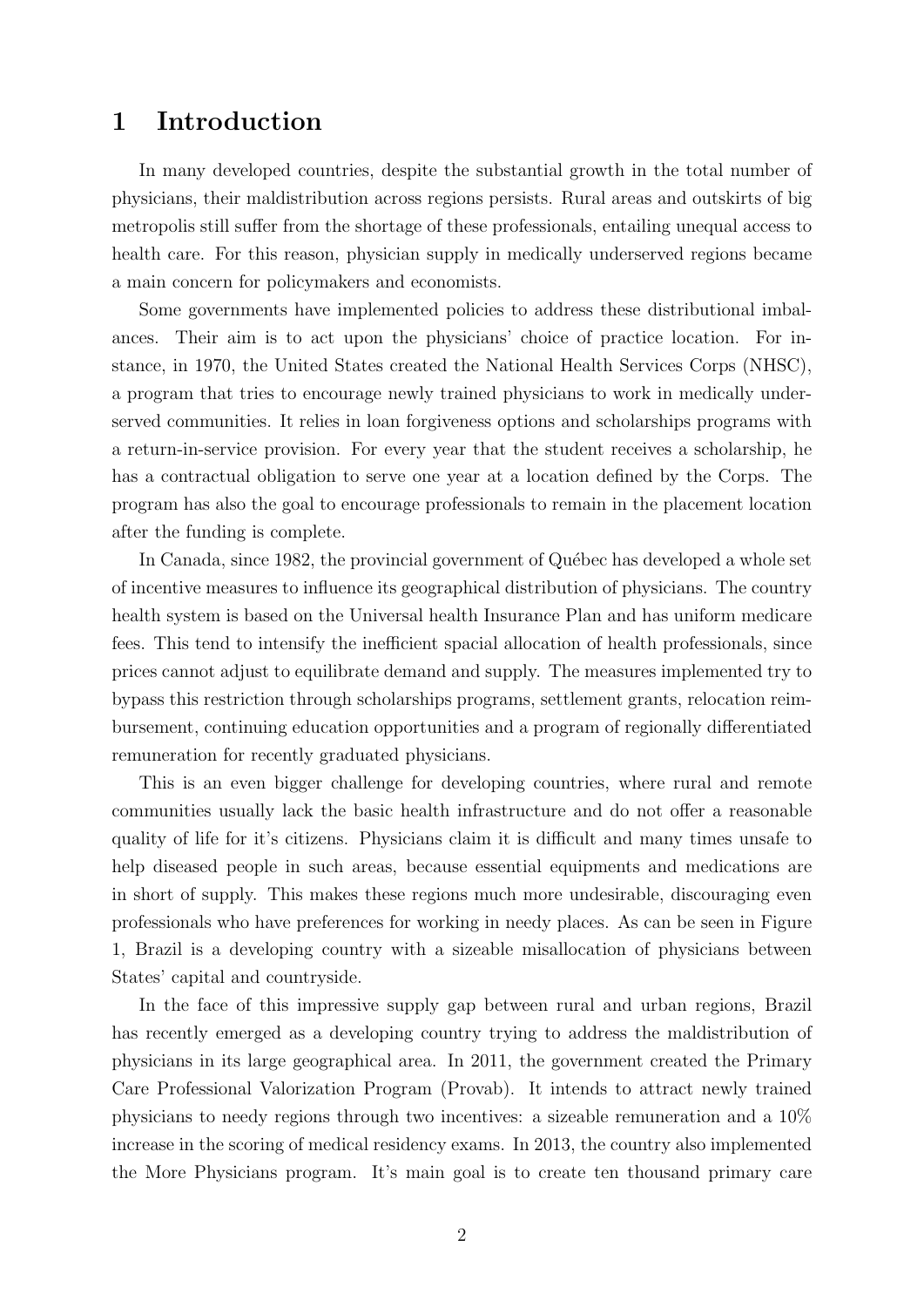

Source: Federal Council of Medicine (CFM), Brazilian Institute of Geography and Statistics (IBGE); Year 2012

Figure 1: Physicians per 1000 people: State's Capital x State's Countryside

jobs in underserved communities for Brazilian and foreign physicians. The program is also increasing the number of medical schools and medical residency programs in areas suffering from shortages, such as the North and North-east of the country.

The analysis of such incentive policies requires a clear understanding of the factors that influence physicians practice location decisions. Our project aims, first, to quantify the importance of aspects such as remuneration, birth and study place, health infrastructure and life quality in the decision of physicians that recently graduated or completed their residency in Brazil. We will use comprehensive data of all physicians that got a generalist or specialist medical degree between 2002 and 2013 linked to the official records of formal employees from the Ministry of Labor and Employment in Brazil. With it, we intend to estimate a random coefficients multinomial logit model of physician's demand for practice location right after the conclusion of their medical studies.

Second, we will use the estimates obtained to simulate the effect of various measures that influence initial location choices of new generalist and specialist physicians. The counterfactual analysis done involves enhancing the health infrastructure in rural and remote communities, raising its average salary and simulating the setting of more graduation and residency programs in these regions, by assuming that part of physicians workforce finished its graduation and post-graduation in them. The study will consider the impact of each measure on specialist and generalist physicians separately.

The more recent articles in conformity with the methodology used in this work are Hurley(1991), Bolduc et al. (1996), Homes(2005) and Agarwal (2014). All four articles model the physician preferences thought a utility maximization framework. Hurley(1991) estimates the parameters through a nested logit and finds that income is statistically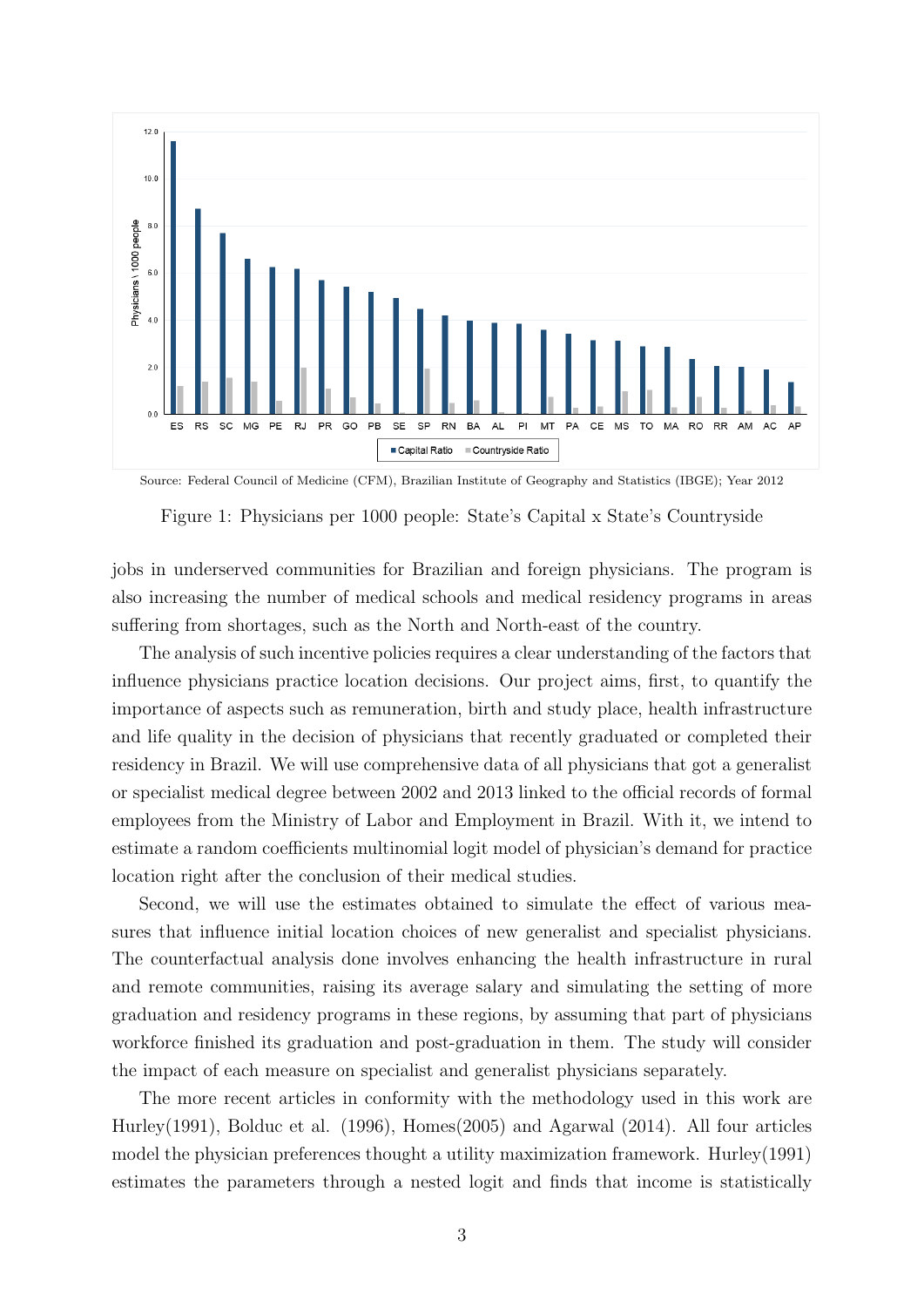significant and plays a important role in physicians decisions. The estimation strategy of Bolduc et al. (1996) is a spatially autoregressive multinomial probit. Their results provide evidence that the measures implemented by Quéebec government influence the physicians choice of location. Holmes (2005) implements a sequential multinomial logit with discrete unobserved heterogeneity and finds that eliminating the NHSC program in the United States would decrease the supply of physciains in medically underserved areas by roughtly 10%. At last, Agarwal (2014) develops a framework that estimates preferences in a many-to-one matching market using only observed matches. With this procedure, he estimates the preference distribution in the market for family medicine residents and analyses wage and supply policies aimed at increasing the number of residents training in rural areas.

The contribution to this literature will come in two fronts. First, we will estimate physician's preference parameters using a random coefficients multinomial logit, which is a much more flexible model than the ones used in Hurley (1991), Bolduc et al. (1996) and Holmes (2005). Unlike standard logit, this methodology allows for random taste variation and unrestricted substitution patterns. Mixed logit also exceeds probit since it is not restricted to normal distributions. Therefore our approach may provide better estimates for the physicians preferences. Second, we expand the study of physician's practice location choices to developing countries by using data on Brazilian profession also who recently graduated or completed their residency. Specifically, we will analyse more thoroughly the importance of a good healthcare infrastructure and of amenities in their choice, given that these are more preeminent issues in these countries.

The present work shows the first steps taken to achieve the goals described above. We use comprehensive data of all physicians that completed medical residency between 2002 and 2010 linked to the official records of formal employees from the Ministry of Labor and Employment in Brazil. With it, we estimate a standard multinomial logit model of physician's demand for practice location right after the conclusion of their postgraduation. The results obtained, which we consider preliminary, suggest that rural residency enhances retention of physicians in such areas. Also, professionals finishing obstetrics and gynecology, pediatrics and family medicine residencies seem to have an increased probability of choosing to work in countryside communities. Amenities such as region's education and health appear to be as important in their decision. An intriguing result is that wages are significant only for metropolitan regions, but not for the countryside. Finally, the living costs also seems to affects negatively the decision to work in a certain area.

This paper is organized as follows: in Section 2, we provide an overview of the brazilian health system, a description of the data used and summary statistics regarding it. We then present the theoretical model of physicians' initial practice location and our empirical specification in Section 3. The estimation results are discussed in section 4. The final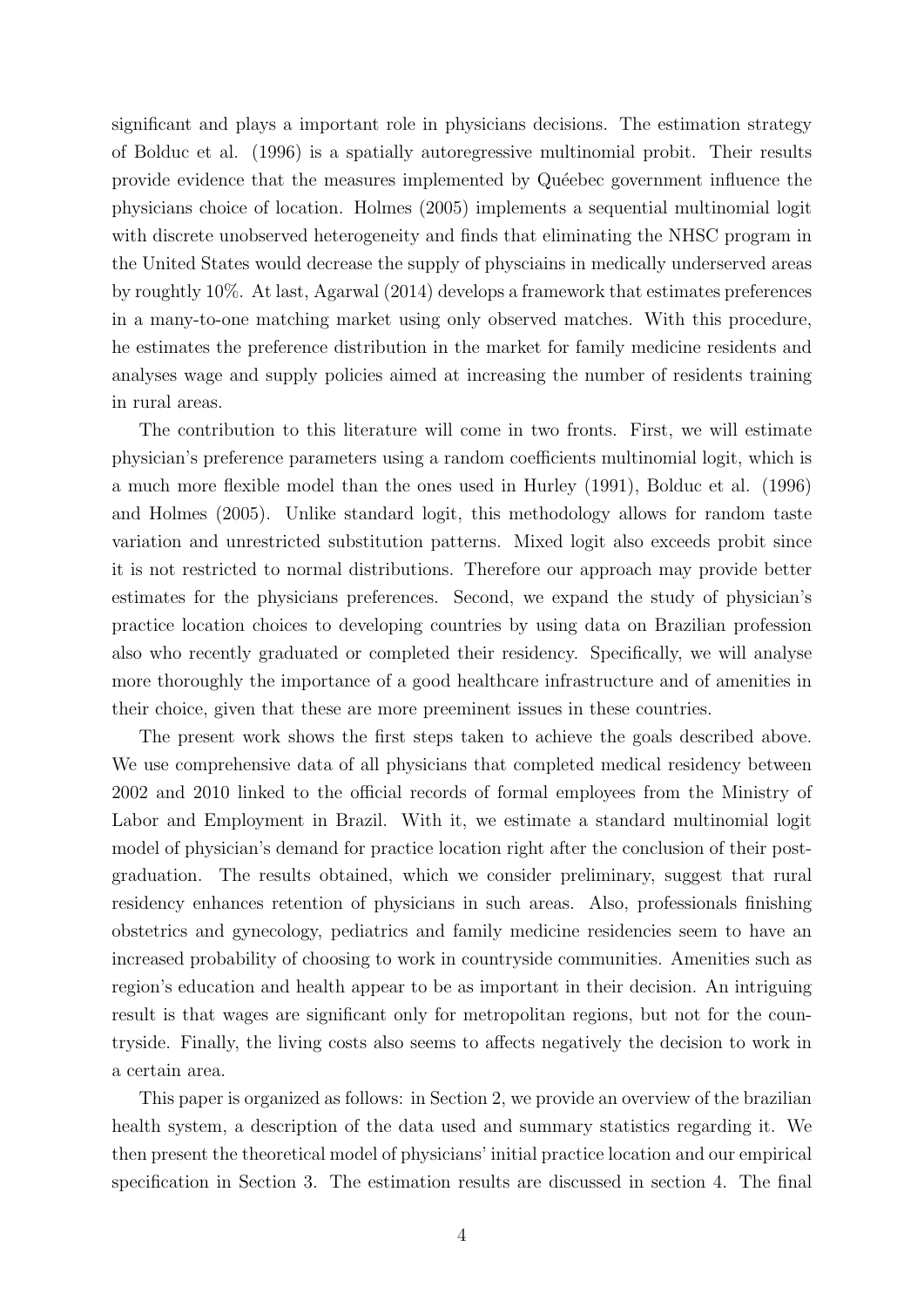section concludes with an analysis of which steps should be taken next, together with some thoughts on the implications these preliminary results have for public policies in developing countries.

## 2 Background and Data

In this section we first describe the brazilian health system, explain how physicians degrees and resident specialist degrees are awarded and discuss the supply of these professionals over the country. Then, we characterize the data used and present it's summary statistics.

#### 2.1 Brazilian Health System

The Brazilian health system is based on the Federal Constitution of 1988, which defined healthcare as a citizen's right and a state's duty. In order to translate this basic right into practice, the Unified Health System, known as SUS, was created, which universally supplies preventive and curative care through a decentralized management. It is now the largest public health system in the world, providing complete coverage for 75% of the Brazilian population. The remaining 25% of the population, covered by the private sector, also has the right to access services provided by the SUS.

The constitution delineates the basic structure of SUS, prioritizing the preventive care and emphasizing the regionalization of health services by transferring responsibilities to states and cities. It is believed that this decentralization makes local health systems more attuned to the health needs of the population and enables the exercise of public control over health policies. So, in the brazilian health system, the Federal government is responsible for developing national public policies and financially supporting states and municipalities, which in turn are responsible for the execution of regulatory functions in their respective spheres with considerable autonomy.

The private sector also plays an important role in the brazilian health system. The country has the second-largest private insurance market by population in the world, behind only the United States. A significant share of Brazilian health plans are either small or medium in size and operate via contractual arrangements, providing medical care in private doctors' offices and hospitals. As in the United States, most private health plans in the country are connected to employment The private healthcare market is regulated by the National Health Agency (ANS), whose responsibility is to promote public interest in private health insurance and regulate the operators in the industry.

Now we turn to how the degrees of physician and resident specialist are awarded in Brazil. The Brazilian medical schools follow the European model of a six-year curriculum, divided into three cycles of two years each (basic cycle, clinic cycle and internship cycle). After six years of training, students graduate and are awarded the title of physician,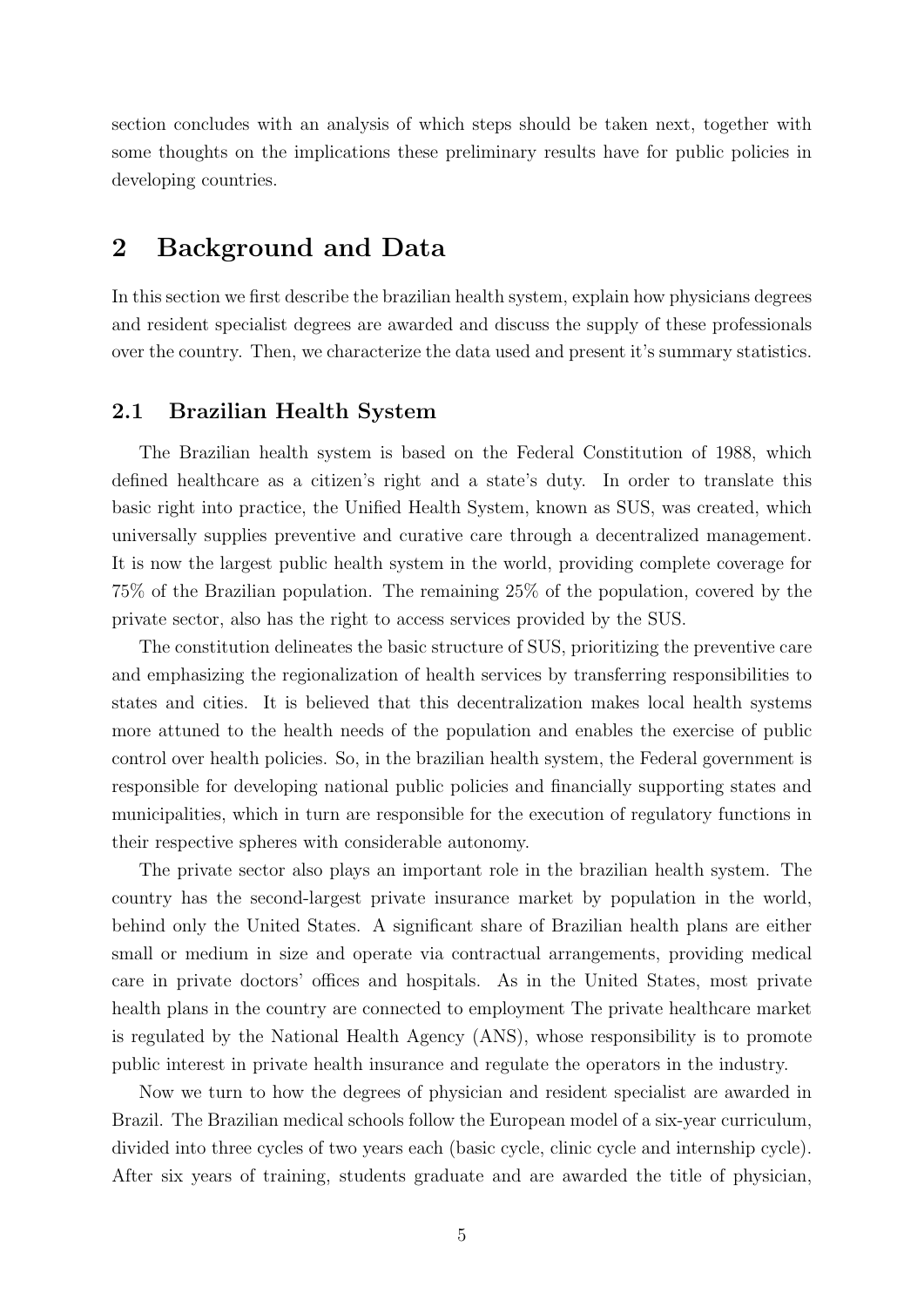allowing them to register with the Regional Council of Medicine (CRM). The recent graduate will be able to exercise the medical profession as a general practitioner and may apply to undertake postgraduate training.

Physicians who want to join a residency program must undergo a new selection examination considered as competitive as that required to join a medical school. These specialization programs are divided into two categories: direct access and prerequisite. The specialties with direct access are those in which the doctor can enroll without having any prior expertise. To apply to proprietary pre-requisite, the doctor should have already completed a specialty prior, usually clinical or surgery residency. The programs may need from 2 to 6 years of training. In Brazil, 53 residency programs are currently recognized by the Federal Council of Medicine (CFM), the Brazilian Medical Association (AMA) and the National Commission of Medical Residency (CNRM). The completion of these programs gives the title of resident physician specialist. Around 60% of medical school graduates does not have a residency specialization in Brazil.

Finally, it is important to discuss physician's supply in Brazil. According to registers from the Federal Council of Medicine (CFM), in 2012, Brazil had 388.015 active physicians, reaching the mark of two professionals per 1000 inhabitants. This considerate escalation in the number of physicians, from 1.15 in 1980 to 2.0 in 2012, followed the inauguration of several medical schools from 1965 onwards. Now the country is considerably above the global ratio if 1.4 and near the 2.4 ratio of the United States, as stated by the 2014 World Health Statistics. Together with this increase came a change in the focus of public health policies in Brazil. Programs such as Provab and More Physicians began to prioritize the maldistribution of these professionals across regions instead of their shortage in general. As can be seem in Figure 1, Brazilian physicians are mainly concentrated in metropolitan regions, specially in South and Southeast of the country, instead of it's outskirts and rural areas. In our study we investigate exactly what entails such practice location decisions by physicians in a developing country.

### 2.2 Data and Summary Statistics

Next we describe the two main data sets, RAIS and CNRM, together with other sources of information used in this study.

The primary data source is the Annual Report of Social Information (RAIS) from 2002 to 2010, maintained by the Ministry of Labor and Employment in Brazil. Currently, it covers 95% of the formal sector in the country. The observation units are formal establishments with detailed information about it's employees. This database made it possible to see in which city physicians with a formal link are working, as well as their average wages, working hours, age, gender and race. Except for race, which had a lot of missing values, these information were all used in this research from 2002 until 2010. It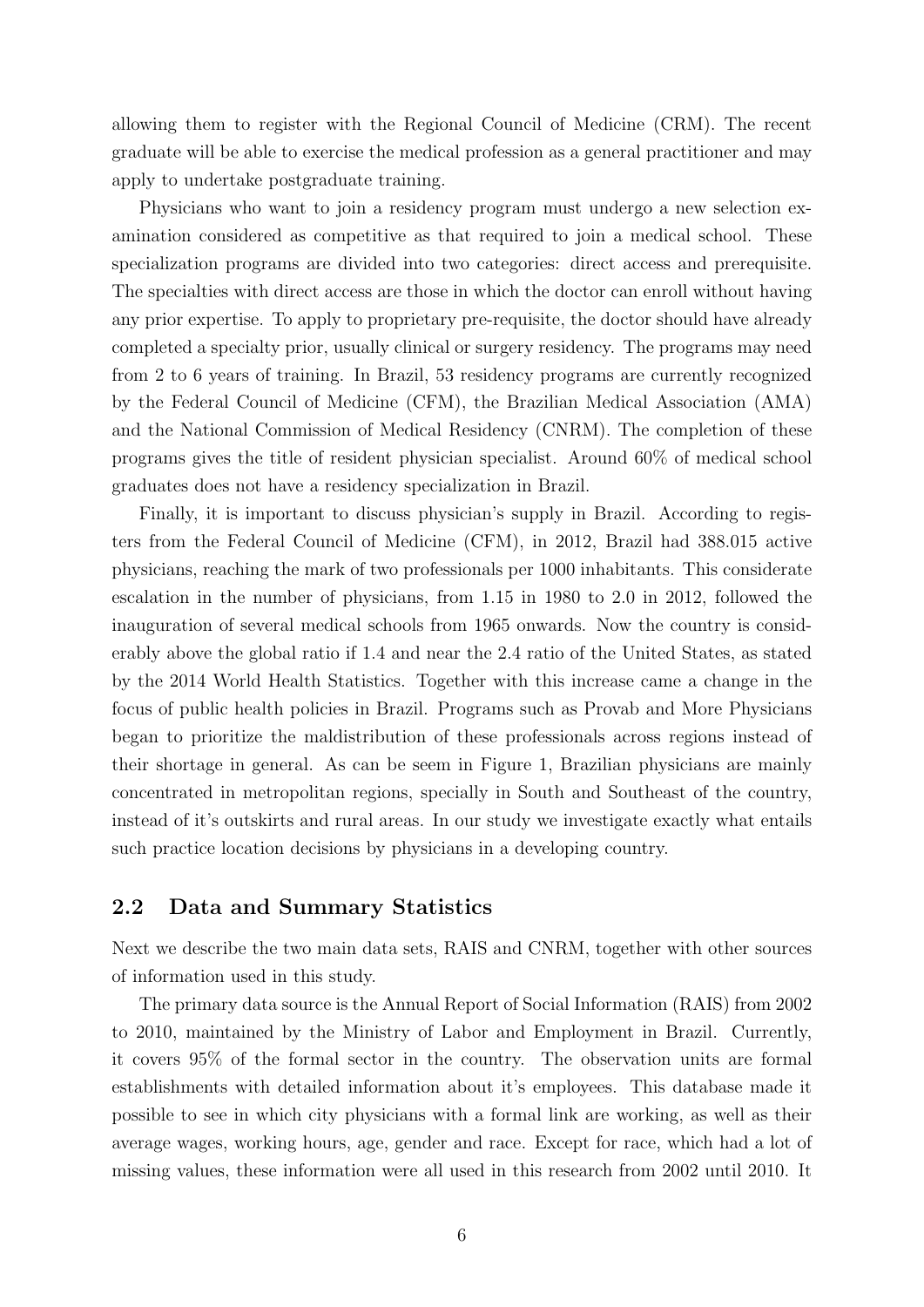is important to highlight that, although we know the cities physicians decided to work, for computational and analytical reasons we chose to aggregate their decision unit into metropolitan region and countryside of the five main Brazilian regions (South, North, Northeast, Southeast and Midwest), amounting to ten possible choices. If a physician worked in more than one region, we considered only the one with higher working hours.

The measure constructed for wages deserves a little more explanation. With information provided by RAIS, we calculated the average wage per hour physicians earn in each of the ten decision units. We used the salary per hour of the whole sample of physicians, and not only of the ones with a residency specialization. So, in our model, while making their decisions, individuals look at the average hourly wage physicians formally employed earn in each region. It is important to state that this measure does not account for the full income of physicians. There are many off-book earnings associated with being self-employed, like owning their own office or clinic.

Afterwards, we linked these registers with data from the National Commission of Medical Residency (CNRM). This database provides information about the residency programs every physician in the country completed. Through it, we have access to the physician name, his social security number, the specialty chosen together with the beginning and conclusion date of training. Since many physicians completed more than one residency (the first one usually being clinical medicine or surgery, both prerequisite for other programs), we kept only the most recent one for analysis. Also, for analytical reasons, we decided to aggregate the specialties into five major fields: surgery, clinic, pediatrics, family medicine and obstetrics and gynaecology. Table 1 shows how physicians are distributed among these areas. Finally, while merging the two databases, we lost around 26,7% physicians from CNRM. We believe this loss is mainly due to mistakes in the social security numbers and to self-employed physicians. As stated previously, RAIS includes only formally employed workers.

From this joint dataset we can extract relevant information such as the high concentration of residency programs in the Southeast (Figure 2). Moreover, comparing the choices of practice location done by recently graduated physicians with the region they completed residency we see a strong positive relation (Figure 3). This indicates a tendency for physicians to remain in the same region they completed residency.

Measures of education were obtained from the National Treasury, which provides data of the expenditures made by each city in this sector. This variable was modified to expenditure per capita. We also used the rates of infant mortality as a proxy for the cities' health system. This data is provided by the Brazilian Institute of Geography and Statistics (IBGE). The regions' GDP per capita measure were also obtained from IBGE. As a violence proxy, we used homicide rates provided by the SUS Database (DATASUS). The proxy for living costs derived from data in RAIS and was constructed based on salary earned by bus drivers in each region for 44 weekly working hours. We used bus drivers,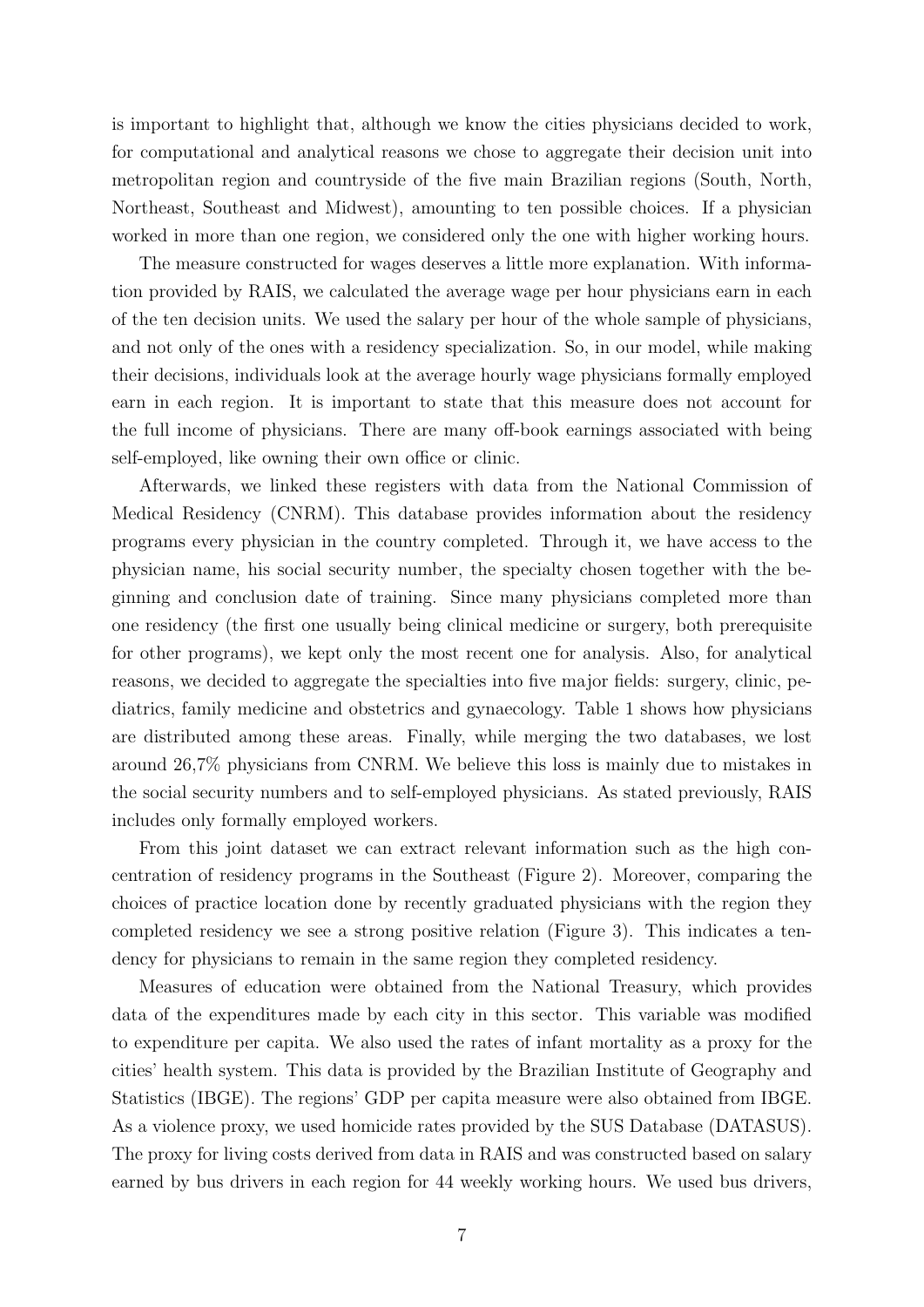|                            | Observations | Percent $(\%)$ |
|----------------------------|--------------|----------------|
| Surgery                    | 8,116        | 24.36          |
| Clinic                     | 14,382       | 43.16          |
| Pediatrics                 | 4,318        | 12.96          |
| <b>Family Medicine</b>     | 941          | 2.82           |
| Obstetrics and Gynaecology | 3,915        | 11.75          |
| Others                     | 1,651        | 4.95           |
| Total                      | 33,323       | 100            |

Table 1: Physicians Area of Residency Specialization

NOTES - Sources: RAIS, CNRM. This table displays how physicians, post-graduated between 2002 and 2010, are distributed among the five major areas of residency programs in Brazil.



Figure 2: Number of Residency Programs per Region Source: CNRM, Year: 2014.

because they provide in every city a non-traded service. The summary statistics of these variables together with salary per hour are displayed in Table 2.

Our study will be latter improved with health infrastructure data for each region and information on the medical school physicians completed and their city of birth. The former information is provided by the National Register of Health Establishments (CNES), whose purpose is to register every health establishment, private or public, in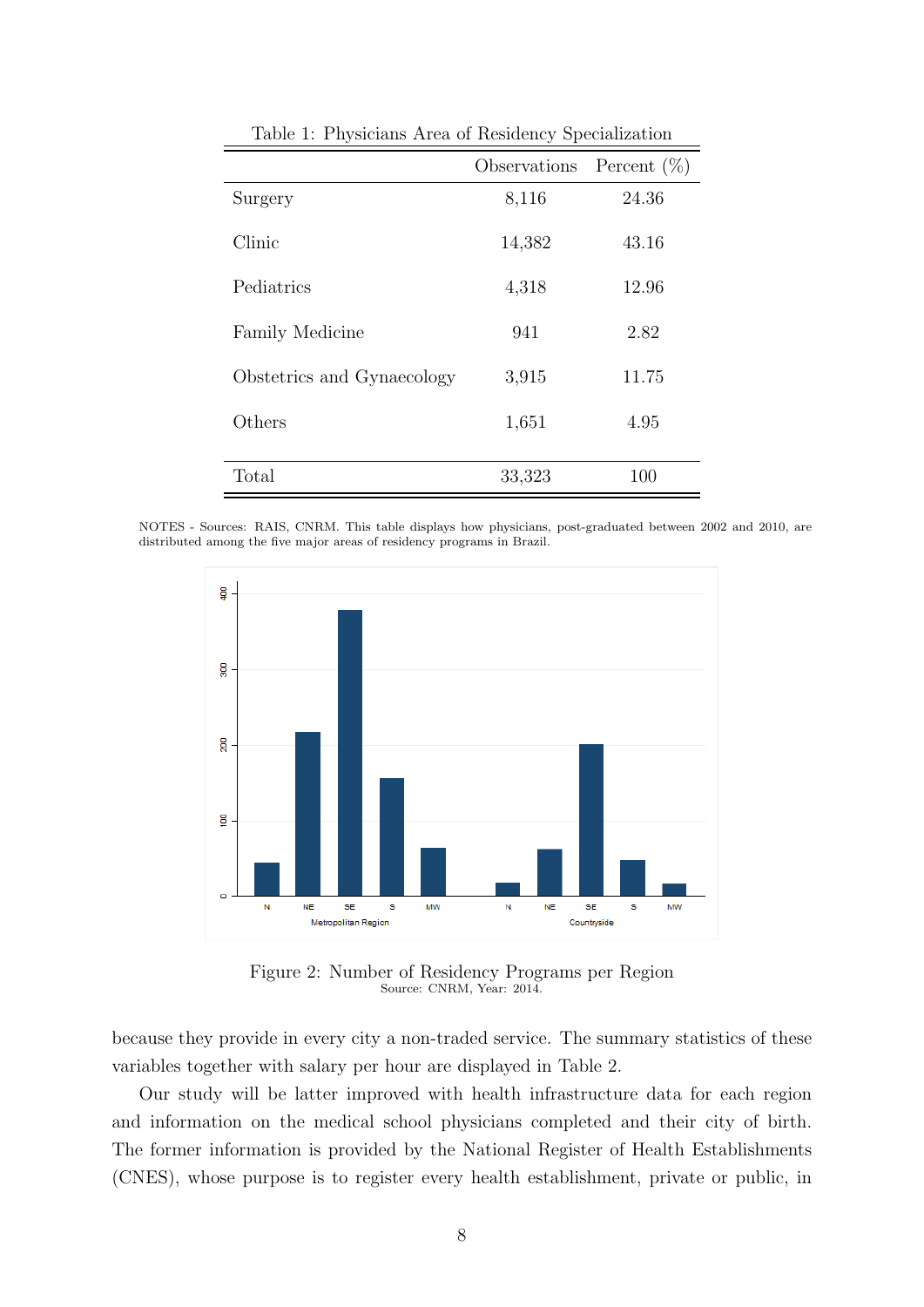

Figure 3: Medical Residency Region x Practice location Choice Source: CNRM, RAIS, Years: 2002-2010

the country. The records have data on the installed capacity of health establishments since 2003 and are published monthly. Since it is very detailed, we intend to create seven summary indices following Katz, Kling and Liebman (2007) methodology. The later will be obtained from the Federal Council of Medicine (CFM), which has a database containing all physician's registers in Brazil.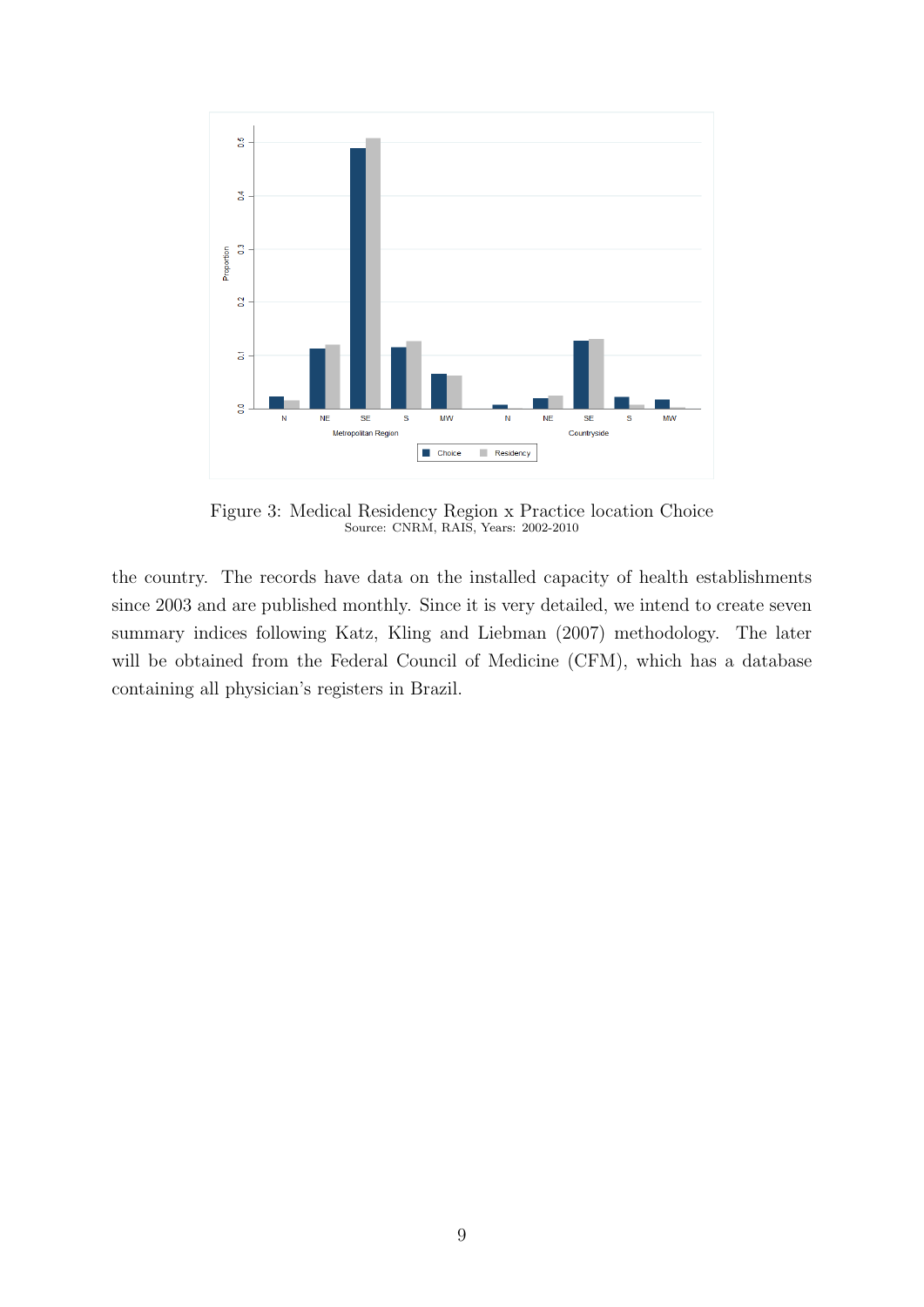|               | Education   | Infant         | Homicide                     | <b>GDP</b> | Living   | Salary   |
|---------------|-------------|----------------|------------------------------|------------|----------|----------|
|               | expenditure | mortality rate | rate                         | per capita | Costs    | per hour |
|               | $[1]$       | [2]            | $\left\lceil 3 \right\rceil$ | [4]        | [5]      | [6]      |
| Southeast     |             |                |                              |            |          |          |
| Metropolitan  | 343.44      | 0.209          | 0.317                        | 12,038.78  | 1,339.32 | 158.34   |
| Region        | (97.38)     | (0.026)        | (0.084)                      | (859.70)   | (198.48) | (41.74)  |
| Countryside   | 307.00      | 0.204          | 0.152                        | 7,994.19   | 1053.11  | 152.60   |
|               | (88.77)     | (0.029)        | (0.004)                      | (671.64)   | (170.24) | (38.36)  |
| South         |             |                |                              |            |          |          |
| Metropolitan  | 292.75      | 0.174          | 0.245                        | 10,185.45  | 1209.55  | 159.69   |
| Region        | (80.11)     | (0.024)        | (0.025)                      | (760.81)   | (175.96) | (38.55)  |
| Countryside   | 281.50      | 0.205          | 0.185                        | 7,350.85   | 1065.66  | 155.35   |
|               | (68.10)     | (0.040)        | (0.007)                      | (511.51)   | (149.75) | (41.00)  |
| North         |             |                |                              |            |          |          |
| Metropolitan  | 208.35      | 0.366          | 0.336                        | 6,519.36   | 1162.94  | 128.95   |
| Region        | (67.91)     | (0.052)        | (0.082)                      | (458.78)   | (239.09) | (30.71)  |
| Countryside   | 265.69      | 0.423          | 0.257                        | 3,913.49   | 928.89   | 175.30   |
|               | (84.65)     | (0.045)        | (0.035)                      | (444.92)   | (163.84) | (45.42)  |
| Northeast     |             |                |                              |            |          |          |
| Metropolitan  | 216.80      | 0.298          | 0.410                        | 5,294.39   | 1077.11  | 113.25   |
| Region        | (71.35)     | (0.058)        | (0.062)                      | (431.69)   | (133.76) | (33.68)  |
| Countryside   | 276.32      | 0.347          | 0.203                        | 2,562.92   | 848.19   | 117.29   |
|               | (96.34)     | (0.066)        | (0.029)                      | (252.81)   | (112.13) | (32.94)  |
| Midwest       |             |                |                              |            |          |          |
| Metropolitan  | 121.90      | 0.242          | 0.320                        | 14,050.20  | 1042.19  | 168.21   |
| Region        | (29.16)     | (0.032)        | (0.018)                      | (1,046.33) | (156.03) | (43.56)  |
| Countryside   | 305.70      | 0.271          | 0.281                        | 7,168.74   | 924.37   | 168.79   |
|               | (90.64)     | (0.038)        | (0.013)                      | (645.61)   | (141.55) | (48.15)  |
| <b>Brazil</b> | 261.95      | 0.274          | 0.270                        | 7,707.74   | 1065.13  | 149.78   |
|               | (100.15)    | (0.089)        | (0.087)                      | (3,433.92) | (217.36) | (44.95)  |

Table 2: Summary Statistics, Amenities, Brazil 2002-2010

NOTES - Sources: IBGE, DATASUS, National Treasury, RAIS, CNRM; years: 2002-2010; standard deviations in parenthesis. This table displays the means from the region's amenities. Education expenditure per capita made by cities are from the National Treasury. Infant mortality rates by 1,000 population are from the Brazilian Institute of Geography and Statistics (IBGE). The regions' gdp per capita in constant 2000 reais were also obtained from IBGE. Homicides rate by 1,000 population are provided by the Computer Department of SUS (DATASUS). The proxy for living costs is based on the bus drivers' wage of 44 weekly working hours. This information was derived from data in RAIS. Physicians' salary per hour were also obtained from RAIS.

 $\equiv$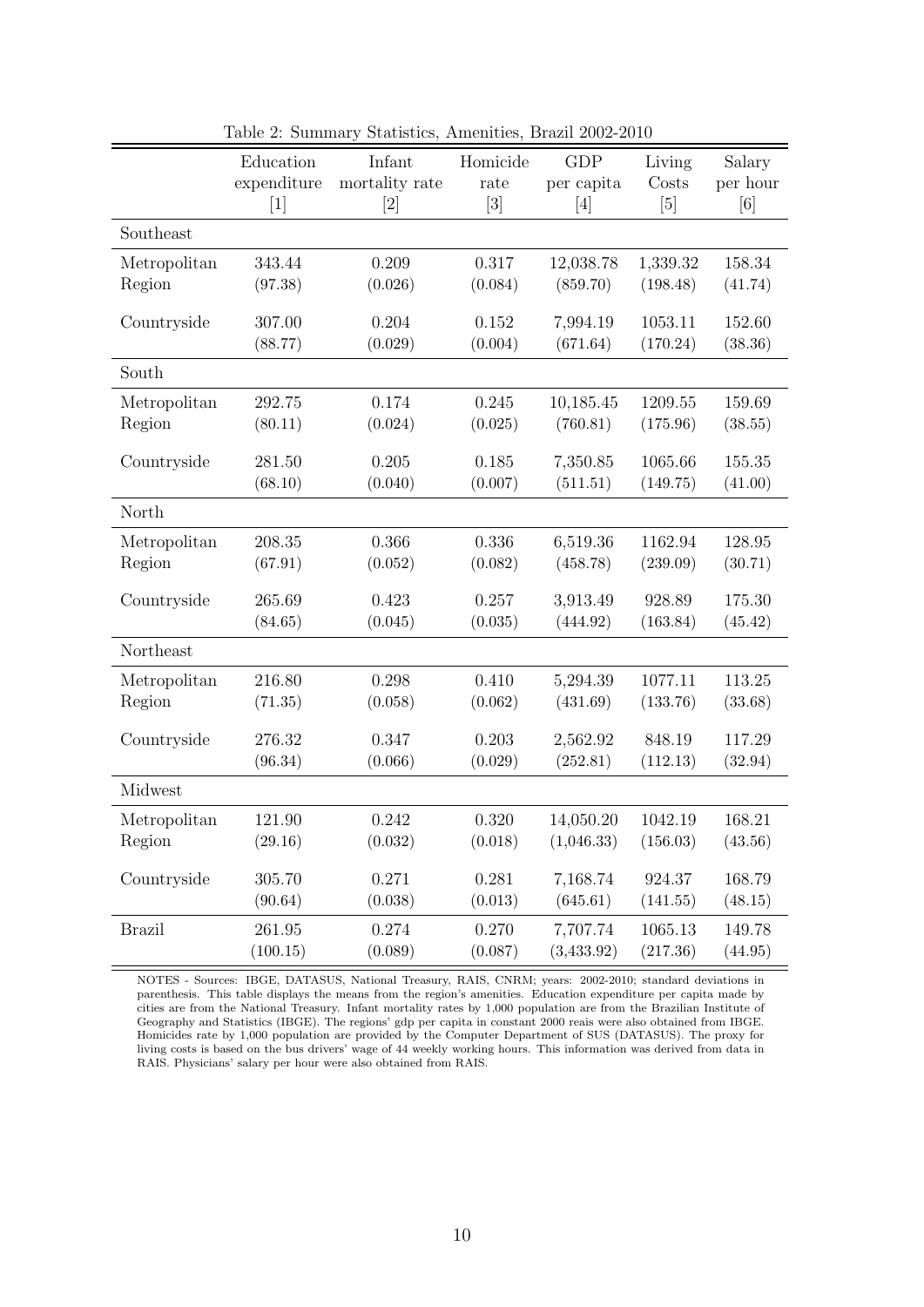# 3 Model and Empirical Strategy

This section describes the physician's decision model, the general setup of the econometric model and the identification strategy.

### 3.1 Model of Practice Location

We assume physicians, right after finishing their residency program, maximize utility over initial practice locations. The utility is a function of the physician's socioeconomic and training characteristics as well as of the alternative's attributes. The utility physician i receives from region j is:

$$
U_{ij} = V_{ij}(w_j, x_j, a_i) + \epsilon_{ij}
$$
\n<sup>(1)</sup>

where

 $V_{ij}$  is the representative utility,

 $w_j$  is the expected hourly salary of physicians formaly employed in region j,

 $x_j$  is the vector of amenities from region j,

 $a_i$  is the vector of individual characteristics and

 $\epsilon_{ij}$  is the stochastic term.

The vector of amenities includes the region's gdp, living costs, health system, violence index and investment in education. We also added alternative-specific constants that accounts for unobserved heterogeneity in regions that remain stable over time. In the vector of individual characteristics we have age, gender, region where the physician completed the residency program and the speciality chosen. To capture different effects wages may have in countryside and urban areas, we added an interaction between salary per hour and a dummy for metropolitan region. As for the random component of utility,  $\epsilon_{ij}$ , it takes into account factors such as unobserved heterogeneity, unobserved attributes of regions that vary over time and measurement errors. The assumption placed in its distribution will determine the econometric model.

### 3.2 Multinomial Logit and Identification

Now we describe the multinomial logit model used to estimate the parameters of the utility function in (1) and the location-choice probabilities for each physician in the population. We assume the utility function is linear in parameters, where  $\beta$  is a vector containing them. This simplification is reasonable since, under fairly general conditions, any function can be approximated arbitrarily closely by one that is linear in parameters. We also suppose errors follow a type 1 extreme value distribution, which will give some desirable properties to the probabilities. They will necessarily be between zero and one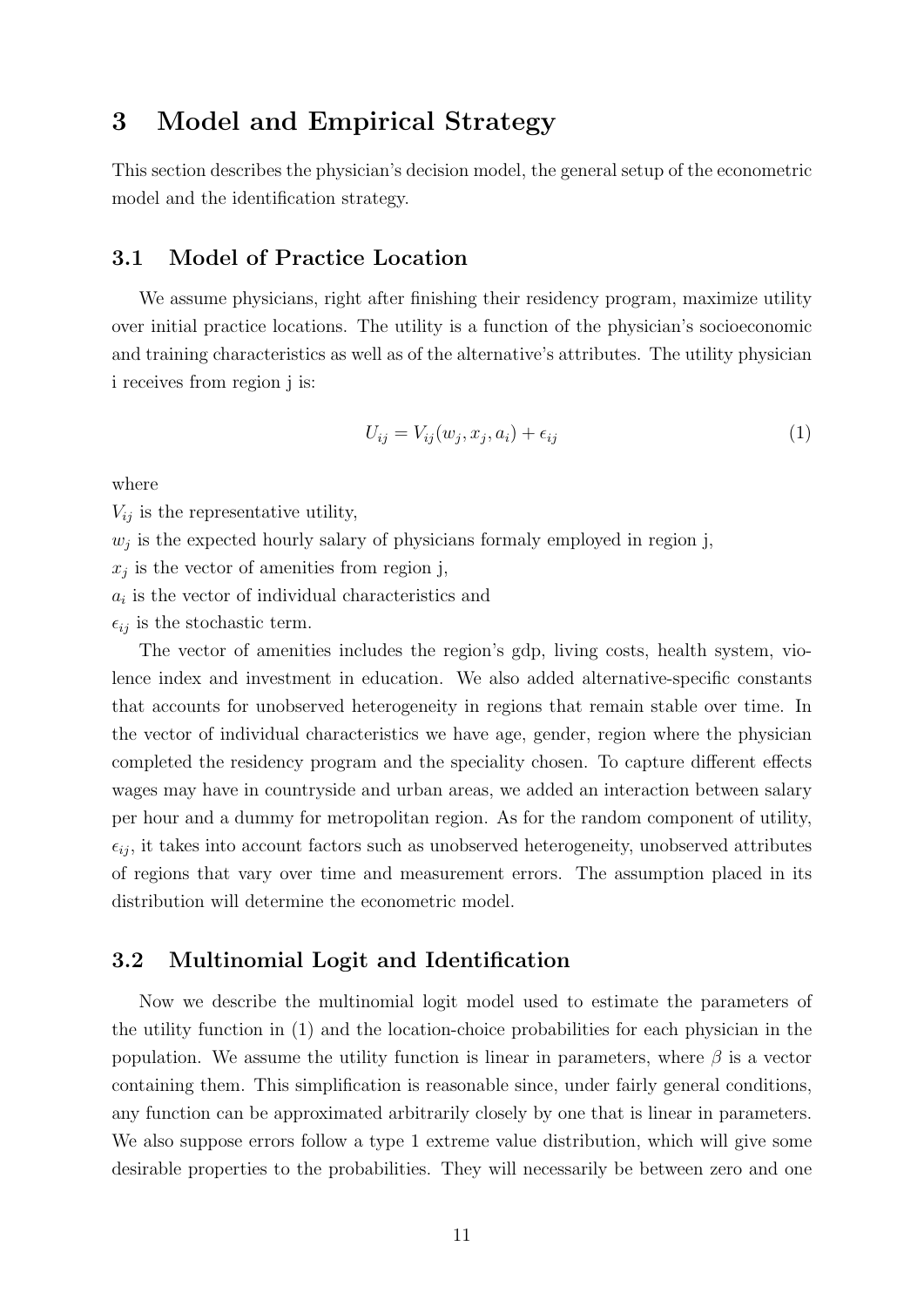and the choice probabilities for all alternatives will sum to one.

$$
U_{ij} = X_{ij}\beta + \epsilon_{ij} \tag{2}
$$

$$
\epsilon_{ij} \stackrel{iid}{\sim} \text{extreme value} \tag{3}
$$

The physician's choice is such that:

$$
y_{ij} = \begin{cases} 1 & \text{if } U_{ij} \ge U_{ik}, \quad \forall k \in \{1, ..., J\} \\ 0, & \text{otherwise.} \end{cases}
$$
(4)

where  $y_{ij}$  indicates the observed choice made by the physician. The probability that he chooses alternative j is given by:

$$
P_{ij} = Prob(U_{ij} > U_{ik}, \forall k \neq j)
$$
\n
$$
(5)
$$

$$
= Prob(V_{ij} + \epsilon_{ij} > V_{ik} + \epsilon_{ik}, \forall k \neq j)
$$
\n
$$
(6)
$$

$$
= Prob(\epsilon_{ik} < \epsilon_{ij} + V_{ij} - V_{ik}, \forall k \neq j) \tag{7}
$$

$$
= \int \left(\prod_{k\neq j} e^{-e^{\epsilon_{ij}+V_{ij}-V_{ik}}}\right) e^{-\epsilon_{ij}} e^{-e^{-\epsilon_{ij}}} d\epsilon_{ij}
$$
\n
$$
\tag{8}
$$

After some algebraic manipulation of the integral, we get a succinct, closed-form expression:

$$
P_{ij} = \frac{e^{V_{ij}}}{\sum_k e^{V_{ik}}} = \frac{e^{X_{ij}\beta}}{\sum_k e^{X_{ik}\beta}}
$$

which is the multinomial logit choice probability.

It is important to recall that only differences in utility matter for the specification and estimation of any discrete choice model. If a constant is added to the utility of all alternatives, the physician's decision will not change. Also, the choice probability depends only on the difference in utility, not its absolute level. Thus, only parameters that capture differences across regions can be identified. Since region's attributes vary over alternatives, their identification is straightforward.

However, the physicians' characteristic also influence their decision and they do not vary over the options. To account for this fact, we needed to normalize the socialdemographic parameters of one alternative. The alternative chosen for comparison was the Southeast's metropolitan region and we set it's social-demographic parameters to zero. The other parameters are interpreted as being relative to it. The same issue affects alternative-specific constants, included to capture the average effect on utility of all factors that are not included in the model. Therefore we normalized the absolute levels of these constants and chose the same region for comparison.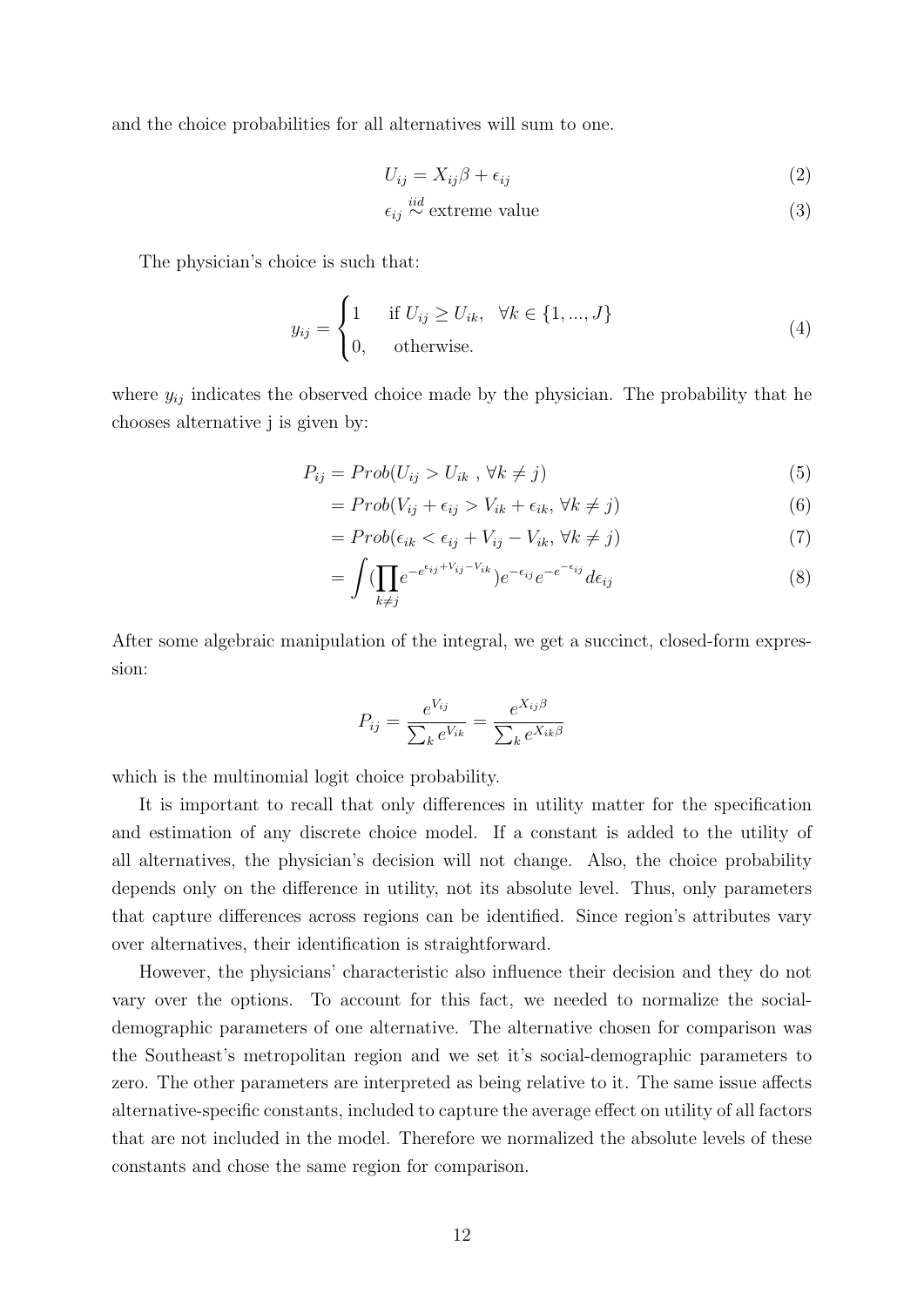Since the logit probabilities take a closed form, the traditional maximum-likelihood methods can be used. Assuming that each physician decision is independent, the probability of each person in the sample choosing the alternative that he was observed actually to choose is

$$
L(\beta) = \prod_{i=1}^{I} \prod_{j} (P_{ij})^{y_{ij}}
$$

where  $y_{ij} = 1$  if the physician i chose region j and zero otherwise. The log-likelihood function is then:

$$
LL(\beta) = \sum_{i=1}^{I} \sum_{j} y_{ij} \ln P_{ij}
$$

and the estimator is the value of  $\beta$  that maximizes this function. At the maximum of the loglikelihood function, its derivative with respect to each of the parameters is zero.

It is important to comment on the limitations of the multinomial logit specification. First, logit models can capture tastes that vary only with respect to observed variables. Neither random taste variation nor preferences that vary with unobserved variables are taken into account. Since the observable variables in our model do not capture the whole spectrum of physician's preferences, logit is not the ideal specification. Also, this model implies proportional substitution patterns across alternatives, a characteristic known as independence of irrelevant variables. This assumption is not reasonable in our context because it imposes zero correlation across regions. Physicians that choose a certain region are more likely to prefer alternatives similar to it than completely different ones. Thus, IIA is not a reasonable assumption in our context and might lead to inconsistent estimates.

To incorporate random taste variation appropriately and capture more flexible substitution patterns, the ideal specification is the multinomial mixed logit. This will be exactly our empirical approach and contribution to the literature in latter developments of this paper. But, before refining our method, we intend to see in which direction a discrete choice model approach is leading us with this simpler specification. This will give us a better understanding into how to take the next steps.

## 4 Results

In this section we discuss the results of our multinomial logit specification of equation 2, presented in Tables 3, 4 and 5. The results and observations made in this section are considered preliminary given our intention to later improve the model and data presented here.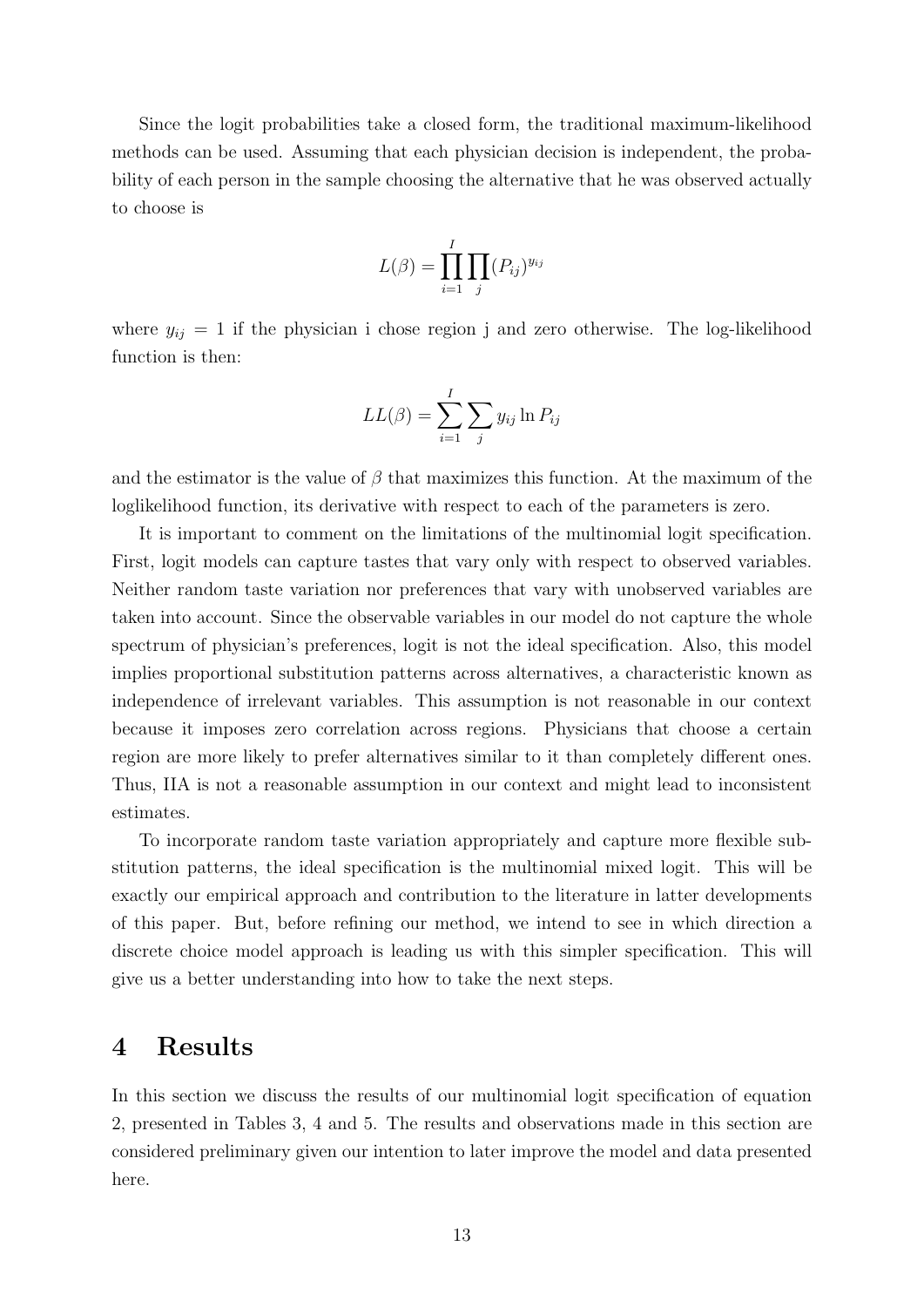First, we will examine how personal characteristics affect physicians decisions of practice location. Table 3 provides the coefficients and standard deviation for region-specific constants and individual attributes. Since these coefficients do not vary over alternatives, we normalized to zero the parameters corresponding to the Southeast metropolitan region. The other parameters should be interpreted relative to it. For example, being a male physician raises de probability of choosing the Southeast countryside area instead of its metropolitan region, since its coefficient is positive and significant at a 1% level (0.334). We chose the Southeast metropolitan region for comparison, because it is the most developed one in Brazil and most physicians are currently concentrated in it. Also, S˜ao Paulo and Rio de Janeiro States belong to the this region.

Analysing the gender parameter we see that they are mainly positive and significant (at 1% and 5% level) for countryside regions, which means that being a male general practitioner increases the probability of practising in these areas compared to the Southeast metropolitan region. Moreover, the large coefficient associated with the Northeast countryside, which is one of the poorest regions in the country, indicates that this effect is stronger for impoverished areas. Thus, female physicians are less likely to work outside large urban center than male physicians. Concerning the effect of age, all the coefficients are positive and highly significant, which means that being older raise the probability of working outside the Southeast metropolitan region. This effect is stronger with the countryside regions, indicating that older physicians are more likely to choose a rural or smaller community. Regional dummies have been used to control for the effect of regional amenities varying across regions but remaining stable over time. These constants are all negative and highly significant.

As for the residency areas physicians completed, we can see that their coefficients follow an interesting, though not perfect, pattern. Physicians that completed pediatrics, family medicine or gynaecology and obstetrics programs have a higher probability of working in countryside regions than physicians that completed surgery programs. These coefficients tend to be positive and highly significant. Moreover, having completed residency programs in one of these three areas reduces the probability of working in urban centers other than the Southeast metropolitan region. These results are consistent with the fact that these specialties are related to primary care, which is more needed in remote and rural areas. It doesn't need as much a good infrastructure as surgery practices. Also, physicians that chose these programs have probably a higher preference for working in needy places.

We now analyse the results for alternative-specific variables displayed in Table 4. They exploit the effects of regional amenities in physician's choice. The coefficient for education expenditure of municipalities is positive and significant at a 10% level, signalling the importance of regional schooling in their choice. However, this parameter is small probably because part of its effect is being captured by the region-specific constants. The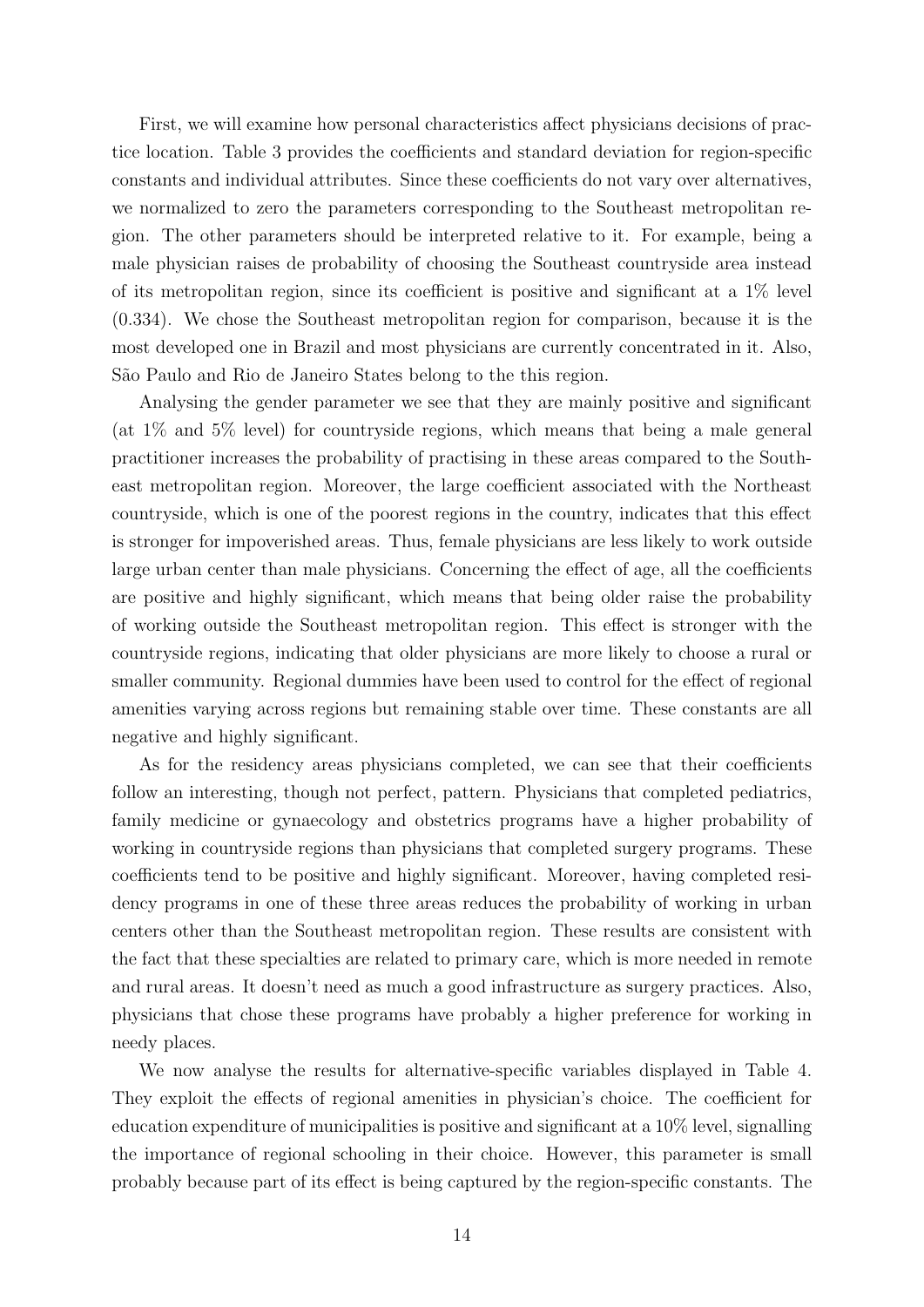|                 |             |             |            | <b>Residency Areas</b> |             |            |                   |            |
|-----------------|-------------|-------------|------------|------------------------|-------------|------------|-------------------|------------|
|                 | Constant    | Gender      | Age        | Clinic                 | Pediatrics  | Family     | GO                | Others     |
|                 | [1]         | $[2]$       | $[3]$      | $[4]$                  | [5]         | [6]        | $\left[ 7\right]$ | [8]        |
| Metropolitan S  | $-2.610***$ | 0.069       | $0.024**$  | $0.140*$               | $-0.033$    | $0.036\,$  | $-0.197*$         | $0.561***$ |
|                 | (0.367)     | (0.064)     | (0.011)    | (0.079)                | (0.108)     | (0.155)    | (0.109)           | (0.150)    |
| Metropolitan N  | $-5.666***$ | 0.068       | $0.139***$ | 0.202                  | $-0.351*$   | $-0.849**$ | $-0.138$          | 0.156      |
|                 | (0.600)     | (0.109)     | (0.013)    | (0.131)                | (0.200)     | (0.418)    | (0.191)           | (0.258)    |
| Metropolitan NE | $-2.784$    | $-0.049$    | $0.072***$ | $-0.014$               | $-0.485***$ | $-0.033$   | $-0.530***$       | $0.589***$ |
|                 | (0.526)     | (0.061)     | (0.009)    | (0.073)                | (0.105)     | (0.190)    | (0.104)           | (0.134)    |
| Metropolitan MW | $-2.538***$ | $0.191***$  | $0.023*$   | $-0.102$               | $-0.410***$ | $-0.466$   | $-0.375***$       | $0.491***$ |
|                 | (0.394)     | (0.073)     | (0.012)    | (0.088)                | (0.127)     | (0.293)    | (0.123)           | (0.158)    |
| Countryside SE  | $-0.927**$  | $0.334$ *** | $0.019**$  | $0.156***$             | $0.212***$  | $0.622***$ | $0.271***$        | $0.199*$   |
|                 | (0.366)     | (0.047)     | (0.009)    | (0.058)                | (0.080)     | (0.137)    | (0.080)           | (0.115)    |
| Countryside S   | $-3.712***$ | $0.479$ *** | $0.071***$ | 0.133                  | $0.427***$  | $1.388***$ | $0.669***$        | 0.042      |
|                 | (0.472)     | (0.086)     | (0.012)    | (0.111)                | (0.144)     | (0.185)    | (0.135)           | (0.233)    |
| Countryside N   | $-6.429***$ | $0.370***$  | $0.156***$ | 0.106                  | $0.465**$   | $0.741**$  | $0.406*$          | $-0.176$   |
|                 | (0.743)     | (0.141)     | (0.013)    | (0.177)                | (0.227)     | (0.333)    | (0.227)           | (0.406)    |
| Countryside NE  | $-5.121**$  | $0.641$ *** | $0.129***$ | $0.204*$               | $0.345**$   | 0.000      | $1.120***$        | 0.228      |
|                 | (0.715)     | (0.089)     | (0.011)    | (0.112)                | (0.155)     | 0.317      | (0.128)           | (0.230)    |
| Countryside MW  | $-2.503***$ | $0.239**$   | $0.041***$ | $-0.078$               | $-0.100$    | $-0.907**$ | $0.426***$        | $-0.625**$ |
|                 | (0.581)     | (0.094)     | (0.015)    | (0.112)                | (0.160)     | (0.427)    | (0.140)           | (0.305)    |

Table 3: Multinomial Logit Results - Alternative Constants and Individual Attributes

NOTES - Source: CNRM, RAIS; Years: 2002-2010; alternative-specific dummies were also included; Southeast metropolitan region is the region of reference;  $N = 33,323$ ; Log likelyhood:-30132.99; standard deviations in parenthesis; \*  $p < 0.10$ , \*\*  $p < 0.05$ , \*\*\*  $p < 0.01$ . This table displays the multinomial logit estimates for region-specific constants and individual attributes. Since these coefficients do not vary over alternatives, we normalized to zero the parameters corresponding to the Southeast Metropolitan Region. The other parameters should be interpreted relative to it. Also, the dummies for residency area should be analysed comparative to surgery. As for the variable gender, one corresponds to male physician and zero to female physician.

quality of the education system in Brazil has remained relatively stable between 2002- 2010. As for the infant mortality rate, it's coefficient is highly negative and significant at a 1% level. This indicates that economic and social conditions for the health of mothers and newborns, as well as the effectiveness of health systems are taken into consideration by physicians. Also, our living costs proxy is negative and significant at 10% level suggesting that this factor is taken into consideration by physicians. The reason for the small estimate might also be the inclusion of alternative-specific constants.

The GDP per capita is the core indicator of the regions' standard of living and economic performance. In our results this variable is positive but not significant. This might be due to high correlation with other variables, such as education, infant mortality and the regional-specific dummies. On the other hand, the homicides rate is significant at a 5% level and positive, which is counterintuitive. This probably indicates an endogeneity problem caused by omitted variables, which we intend to correct by introducing new amenities inputs, such as region's health infrastructure and entertainment quality.

As for the salary per hour variable and it's interaction with a metropolitan region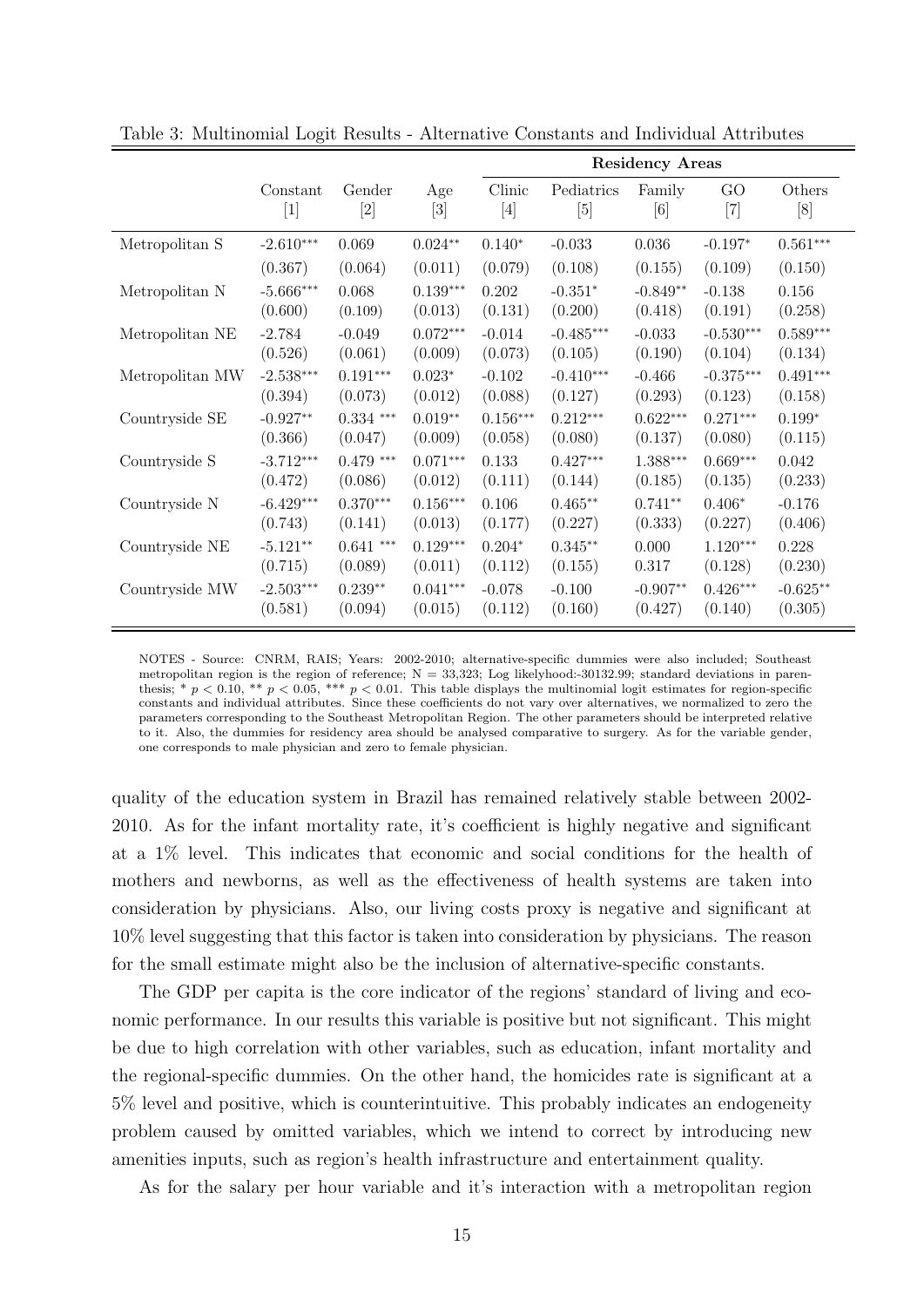dummy, we obtain an intriguing result. Both have a positive, though small, coefficient. However, the former is not significant and the later is at a %1 level. This indicates that salaries in metropolitan regions are important for physicians that recently completed residency, but not salaries in the countryside. We first thought this might be due to salaries in rural and remote areas coming mainly from public health establishments and being therefore more regulated and with a smaller variance. Yet, their variance is mostly greater than salaries in metropolitan regions, as can be seem in the summary statistics of Table 2. Another reasonable explanation could be that this result, together with the low coefficient values, is related to the usual endogeneity problem of supply and demand models. We will address this point in the next step of this work through an instrumental variable.

However, it could be that wages are not a key determinant in the decision of physicians who decide to work in rural ans remote areas. Other factors, such as health infrastructure and life quality, might be much more crucial in their decision that obfuscates the influence salaries usually have. Unlike developed countries, where most cities in the outskirts of large urban regions have the essential infrastructure to attend well its citizens, Brazil's remote areas are usually very poor and lack basic infrastructure and a good education and health system. This is the argument used by many physicians in the country, who claim that better salaries are not as crucial as better work and life conditions in these regions. Hence, our results, tough preliminary, could be pointing in this direction. If this is so, public policies that offer better wages for physicians in remote areas are not very effective in developing countries. Our next step is exactly to incorporate better measures of infrastructure from CNES to directly assess these dimensions.

Finally, lets examine the dummies for residency region. Although they relate to individual attributes, we constructed these variables in a manner similar to the dummy that indicates which region a physician chose. This way they vary through alternatives and their coefficients can be identified without a normalization. That is why we included their results in Table 5, a separate one. We built a dummy for each region in order to capture if completing residency in different regions retain physicians differently.

The parameters associated with these dummies are all positive and highly significant (1% level) providing evidence that recently post-graduated physicians have strong incentives to remain in the same region they completed residency. This might be due to attachments developed during the training period and to connections made that facilitate the process of finding a job. This result is of high value for policy-makers, who could encourage the opening of more residency programs in the countryside to retain this workforce. Also, we can see that post-graduate programs in metropolitan regions usually have a larger power in retaining physicians than countryside communities.

It is interesting to point the high value associated with the North countryside and metropolitan regions. A possible explanation is the opening of many new residency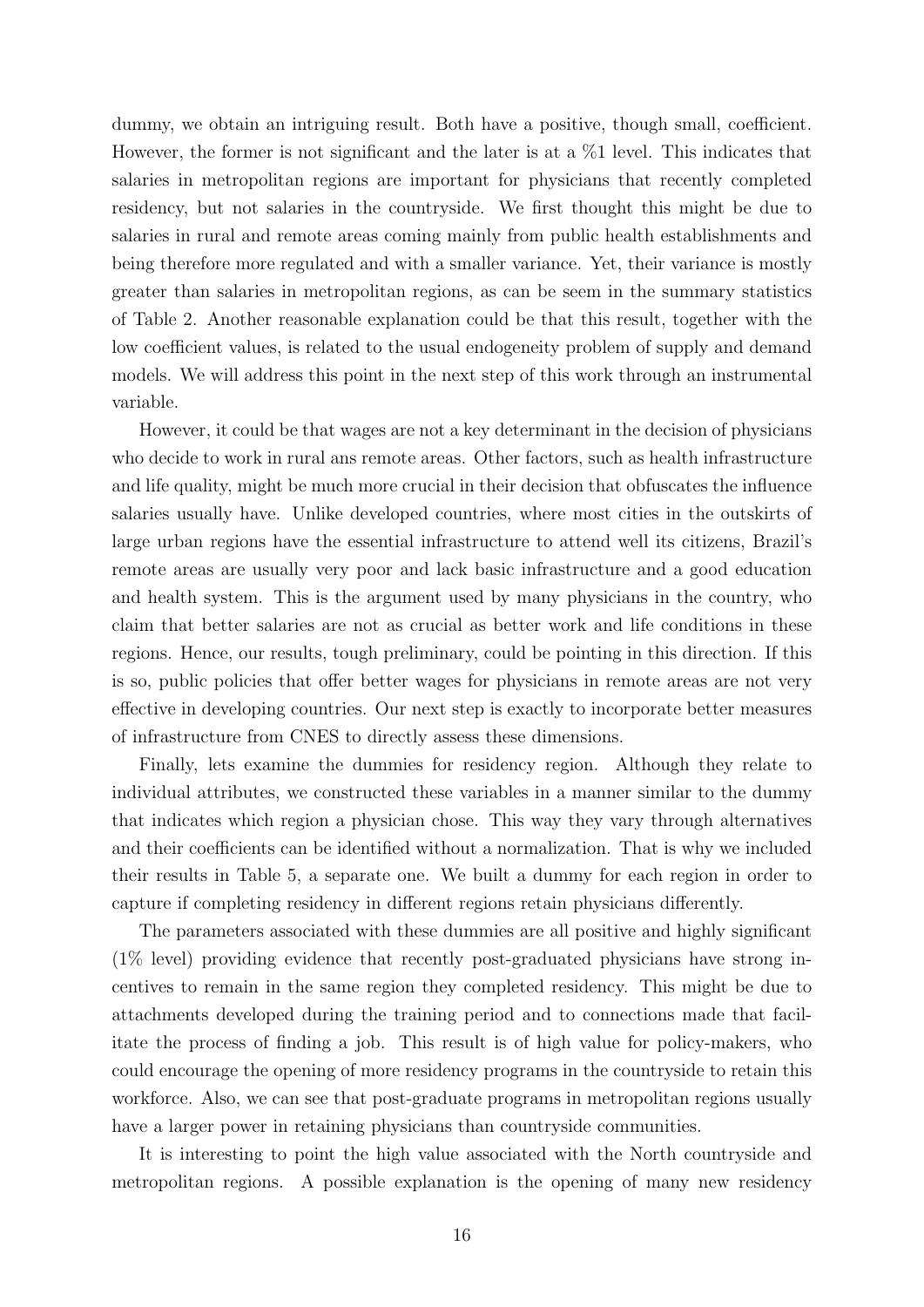|                                             | <b>MNL</b> Results |
|---------------------------------------------|--------------------|
| Education Expenditure                       | $0.001*$           |
|                                             | (0.000)            |
| Homicides Rate                              | $0.514**$          |
|                                             | (0.249)            |
| Infant Mortality Rate                       | $-3.012***$        |
|                                             | (0.969)            |
| GDP per capita                              | 0.068              |
|                                             | (0.051)            |
| Salary per hour                             | 0.002              |
|                                             | (0.002)            |
| Salary per hour x Metropolitan Region Dummy | $0.003***$         |
|                                             | (0.001)            |
| Living Costs                                | $-0.001*$          |
|                                             | (0.000)            |

Table 4: Multinomial Logit Results - Alternative-specific Variables

NOTES - Sources: IBGE, DATASUS, National Treasury, RAIS, CNRM; Years: 2002-2010; alternative-specific dummies were also included; N = 33,323; Log likelyhood:-30132.99; standard deviations in parenthesis; \*  $p < 0.10$ , \*\*  $p < 0.05$ , \*\*\*  $p < 0.01$ . This table displays the multinomial logit estimates for region-specific variables. Standard deviations are in parenthesis. Education expenditure per capita made by cities are from the National Treasury. Infant mortality rates by 1,000 population are from the Brazilian Institute of Geography and Statistics (IBGE). The regions' gdp per capita in constant 2000 reais were also obtained from IBGE. Homicides rate by 1,000 population are provided by the Computer Department of SUS (DATASUS). The proxy for living costs is based on the bus drivers' wage of 44 weekly working hours. This information was derived from data in RAIS. Physicians' salary per hour were also obtained from RAIS.

programs in this region between 2006 and 2010. The North region is traditionally the one with least residency programs in the country. Roraima, for example, opened its first post-graduation in 2006 and Tocantins had its first residency class graduating in 2013. The North also has 1.1 physcians per 1000 people, the lowest ratio in the country. The combined effect of new residency programs in a region with few of them and of a large physician shortage might explain the strengthened effect the North dummies presented  $(5.255 \text{ and } 5.902 \text{ with } 1\% \text{ significance}).$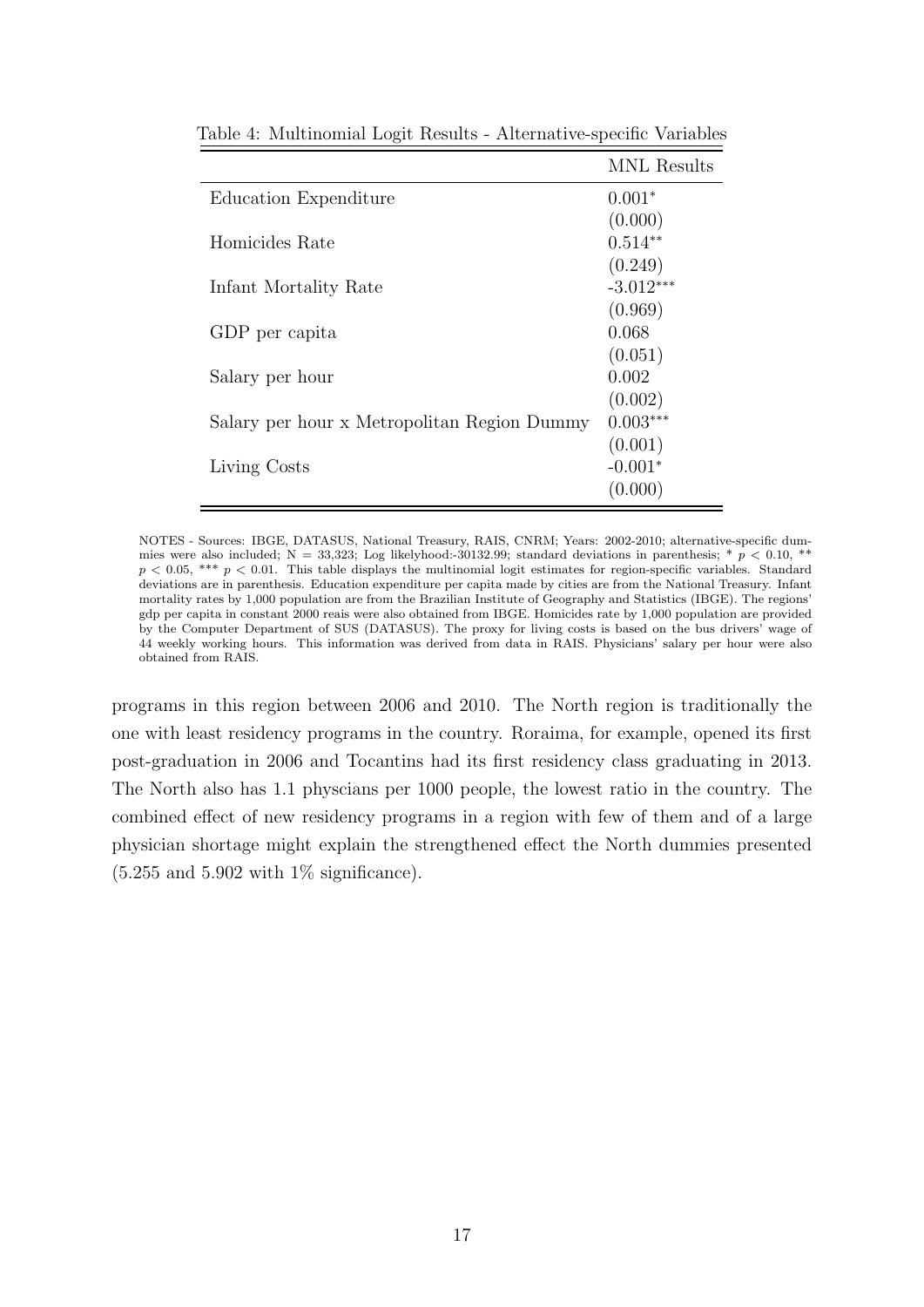|                 | <b>MNL</b> Results |                | <b>MNL</b> Results |
|-----------------|--------------------|----------------|--------------------|
| Metropolitan SE | $2.214***$         | Countryside SE | $2.000***$         |
|                 | (0.037)            |                | (0.044)            |
| Metropolitan S  | $4.084***$         | Countryside S  | $2.630***$         |
|                 | (0.060)            |                | (0.138)            |
| Metropolitan N  | $5.255***$         | Countryside N  | $5.902***$         |
|                 | (0.147)            |                | (0.748)            |
| Metropolitan NE | $3.694***$         | Countryside NE | $1.358***$         |
|                 | (0.057)            |                | (0.102)            |
| Metropolitan MW | 3.986***           | Countryside MW | $1.288***$         |
|                 | (0.070)            |                | (0.276)            |

Table 5: Multinomial Logit Results - Residency Region Dummies

NOTES - Sources: RAIS, CNRM; Years: 2002-2010; alternative-specific dummies were also included; N = 33,323; Log likelyhood:-30132.99; standard deviations in parenthesis; \*  $p < 0.10$ , \*\*  $p < 0.05$ , \*\*\*  $p < 0.01$ . This table displays the dummies for residency region where physician completed its post-graduation study. The way they were constructed created variation between alternatives, that is why we included this individual characteristic in this table. These dummies were created with information from the National Comission of Medical Residency (CNRM).

The model's predictive power can be assessed in Table 5, which compares the predictions with the observed outcome. The predictions are obtained by assuming each physician chooses the region that has the highest predicted probability. Overall, the fit is relatively good, with a proportion of total observations correctly predicted of 78.70%. The model slightly overpredicts the choices of Southeast, South and Northeast metropolitan regions and of the Southeast countryside, all high-frequency alternatives. Nonetheless, their relative high proportion of correctly predicted choices (column 4) are only marginally due to overprediction. As column 5 reveals for these four regions, 83.3%, 76.52%, 78.79% and 63.77% of the predictions are actually correct. The North and Midwest metropolitan regions also presents a good degree of agreement between the predicted and actually chosen regions. However, the South, North and Northeast countrysides correctly predicted rates are considerably lower and the choice of Midwest countryside region by physicians couldn't be predicted at all by our model. The contrast in the predictive power of our model between rural and metropolitan regions indicates there are factors influencing physicians decision to work in remote areas that are not being captured. We believe this will be mainly improved when we incorporate health infrastructure indexes in our model.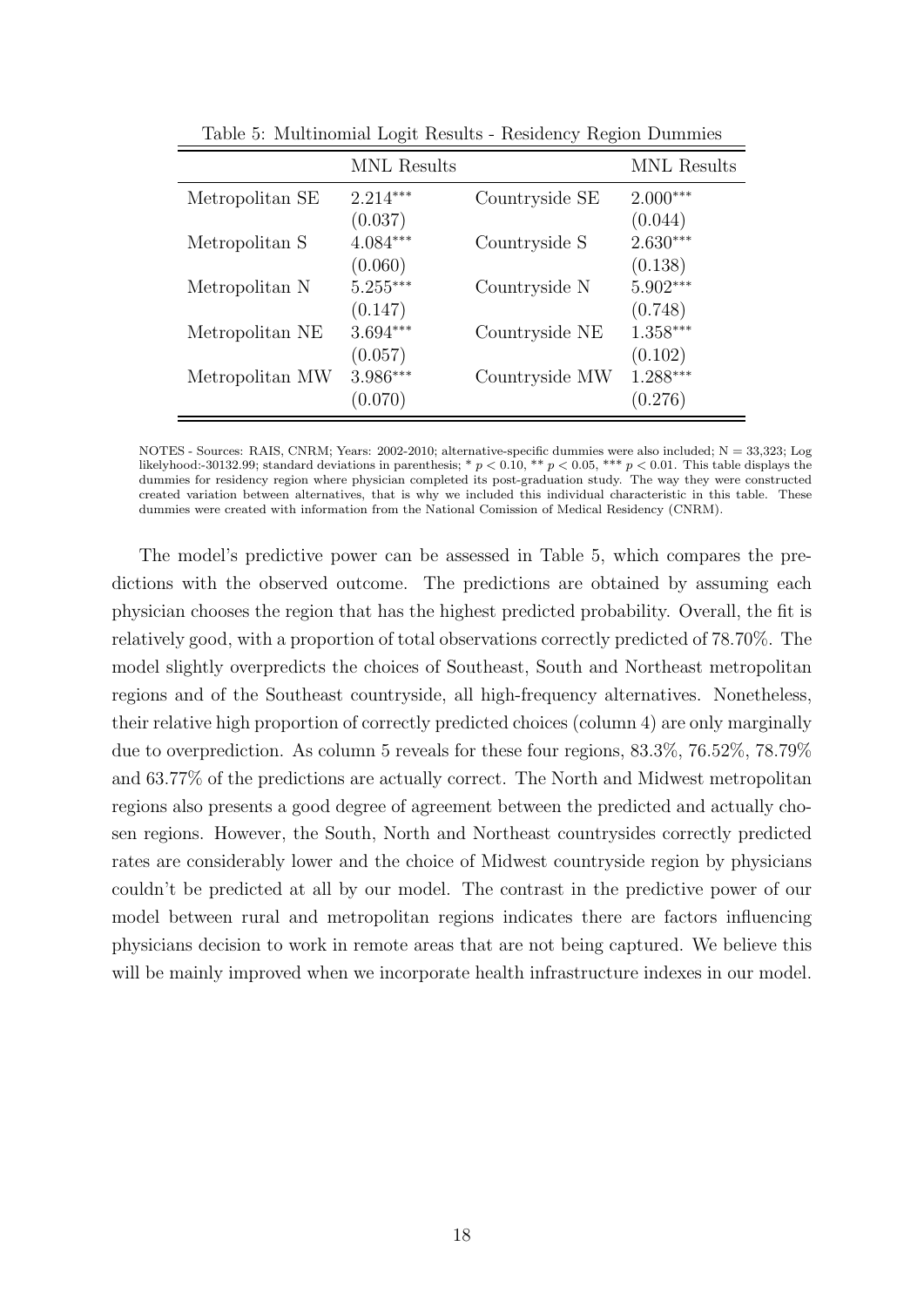| Region          | Actual<br>$[1]$ | Predicted | Correctly<br>Predicted<br>$\lceil 3 \rceil$ | $%$ Correctly<br>Predicted $(3/1)$<br>$[4] % \includegraphics[width=0.9\columnwidth]{figures/fig_4} \caption{A graph shows a function of the number of times, and the number of times, in the left, the number of times, in the right, the number of times, in the right, the number of times, in the right, the number of times, in the right, the number of times, in the right, the number of times, in the right, the number of times, in the right, the number of times, in the right, the number of times, in the right, the number of times, in the right, the number of times, in the right, the number of times, in the right, the number of times, in the right, the number of times, in the right, the number of times, in the right, the number of times, in the right, the number of times, in the right, the number of times, in the right, the number of times, in the right, the number$ | % Predictions<br>Correct $(3/2)$<br>[5] |
|-----------------|-----------------|-----------|---------------------------------------------|----------------------------------------------------------------------------------------------------------------------------------------------------------------------------------------------------------------------------------------------------------------------------------------------------------------------------------------------------------------------------------------------------------------------------------------------------------------------------------------------------------------------------------------------------------------------------------------------------------------------------------------------------------------------------------------------------------------------------------------------------------------------------------------------------------------------------------------------------------------------------------------------------------|-----------------------------------------|
| Metropolitan SE | 16,317          | 17,722    | 14,771                                      | 90.52                                                                                                                                                                                                                                                                                                                                                                                                                                                                                                                                                                                                                                                                                                                                                                                                                                                                                                    | 83.35                                   |
| Metropolitan S  | 3,850           | 4,220     | 3,325                                       | 86.36                                                                                                                                                                                                                                                                                                                                                                                                                                                                                                                                                                                                                                                                                                                                                                                                                                                                                                    | 78.79                                   |
| Metropolitan N  | 773             | 506       | 440                                         | 56.92                                                                                                                                                                                                                                                                                                                                                                                                                                                                                                                                                                                                                                                                                                                                                                                                                                                                                                    | 86.96                                   |
| Metropolitan NE | 3,742           | 4,000     | 3,061                                       | 81.80                                                                                                                                                                                                                                                                                                                                                                                                                                                                                                                                                                                                                                                                                                                                                                                                                                                                                                    | 76.52                                   |
| Metropolitan MW | 2,161           | 2087      | 1,606                                       | 74.32                                                                                                                                                                                                                                                                                                                                                                                                                                                                                                                                                                                                                                                                                                                                                                                                                                                                                                    | 76,95                                   |
| Countryside SE  | 4,254           | 4,367     | 2,785                                       | 65.47                                                                                                                                                                                                                                                                                                                                                                                                                                                                                                                                                                                                                                                                                                                                                                                                                                                                                                    | 63.77                                   |
| Countryside S   | 741             | 248       | 127                                         | 17.14                                                                                                                                                                                                                                                                                                                                                                                                                                                                                                                                                                                                                                                                                                                                                                                                                                                                                                    | 51.21                                   |
| Countryside N   | 257             | 24        | 21                                          | 8.17                                                                                                                                                                                                                                                                                                                                                                                                                                                                                                                                                                                                                                                                                                                                                                                                                                                                                                     | 87.50                                   |
| Countryside NE  | 675             | 144       | 56                                          | 8.30                                                                                                                                                                                                                                                                                                                                                                                                                                                                                                                                                                                                                                                                                                                                                                                                                                                                                                     | 38.89                                   |
| Countryside MW  | 553             | 5         | $\overline{0}$                              | 0.00                                                                                                                                                                                                                                                                                                                                                                                                                                                                                                                                                                                                                                                                                                                                                                                                                                                                                                     | 0.00                                    |
| 1 Total         | 33,323          | 33,323    | 26,192                                      | 78.70                                                                                                                                                                                                                                                                                                                                                                                                                                                                                                                                                                                                                                                                                                                                                                                                                                                                                                    | 78.70                                   |

Table 6: Actual and Predicted Frequencies

NOTES - Multinomial Logit Model; Log likelyhood:-30132.99; alternative-specific dummies were included; N = 33,323; This table provides information on the predictive frequency distribution of outcomes based on predicted probability. The predictions are obtained by assuming each physician chooses the region that has the highest predicted probability. The multinomial logit imposes that the sample average predicted probabilities are equal to the actual sample average probabilities.

## 5 Conclusion

In this work, we presented a discrete choice model based on a multinomial logit specification that assess the physician's first choice of practice location in developing countries. Our aim is to better understand which factors are central in their decision process in order to guide public policies used to influence their geographical distribution.

One of our main findings was how the place where physicians' finished their residency program seems to deeply influences their decision of practice location. The variables presented a high positive value with a 1% significancy level indicating that this is highly taken into consideration by them. This is probably related to attachments built during the training period and to professionals connections, essential in the beginning of their careers. Also, we found that physicians who completed a residency in pediatrics, family medicine and gynaecology and obstetrics appear to be more inclined to work in countryside regions, where primary care is the health system focus. This is most likely because people that choose this specialities have a higher preference for working in needy regions. Therefore, these preliminary results indicate that opening more residency programs related to primary care in underserved areas might increase the physicians supply in these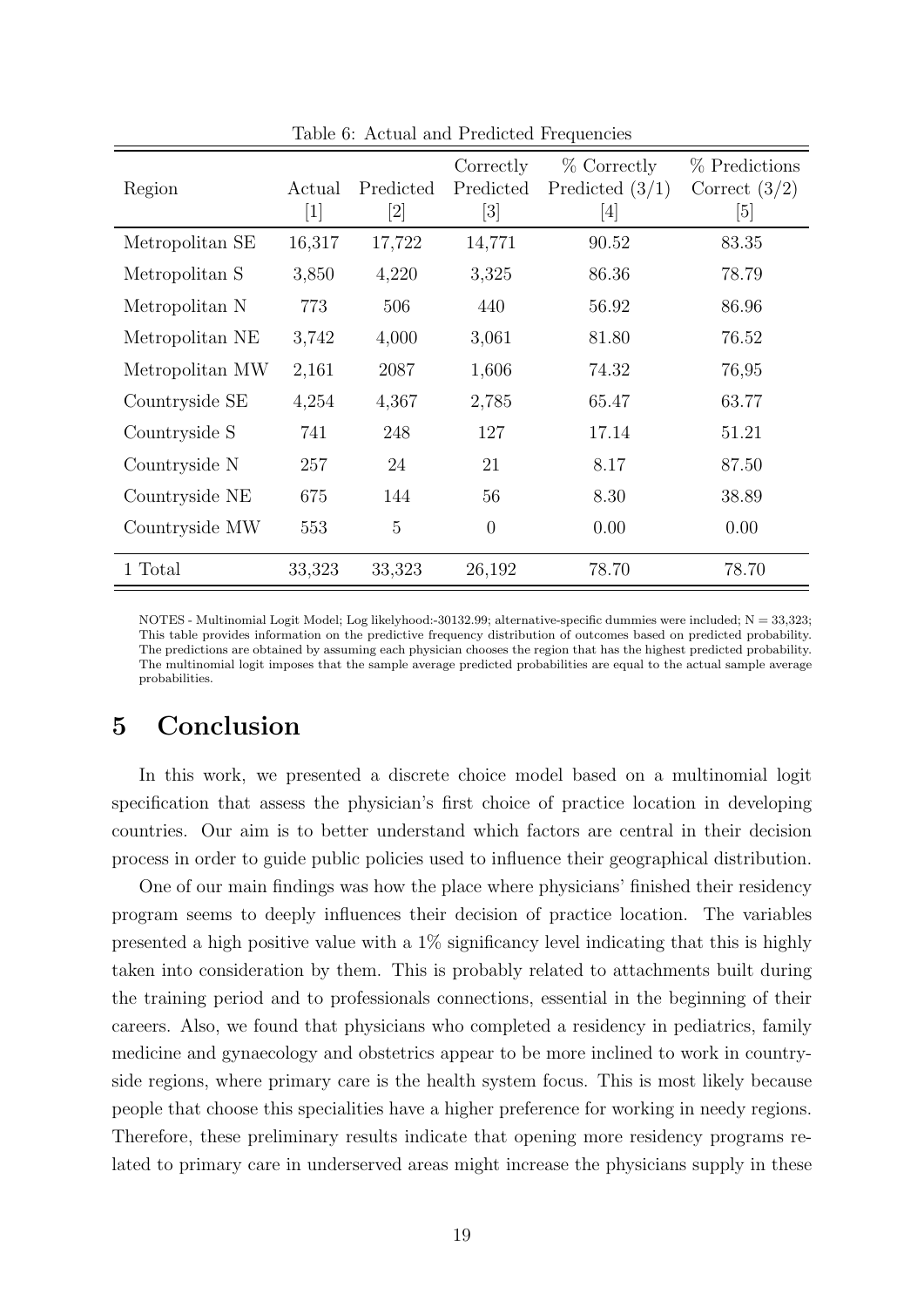regions.

Second, there is the intriguing result concerning physicians wages. They appear to be relevant in metropolitan regions but not in the countryside. This might be due to endogeneity and specifications problems which we intend to assess in the next steps of our work through the use of a mixed logit specification and the introduction of an instrumental variable for salary. However, this could also be related to the complaint made by many health professionals in developing countries. They declare the main reason for not wanting to work in remote communities is not its wages, but the precariousness of work conditions and its low life quality. We also intend to further investigate this possibility by adding new explanatory variables, such as health infrastructure and an entertainment proxy. If the latter possibility proves itself right in our refined model, the government should prioritize the provision of essential infrastructure to its citizens instead of higher salaries in underserved communities.

Finally, we would like to comment on two other extensions we intend to implement next. First, we intend to not only model physicians' first practice location decisions, but also their dynamic over time. This way we can assess how long they stay in a region along with which factors, such as work experience, might be responsible for changes. Understanding this dynamic is important since public policies should not only aim at increasing contemporaneous supply of health professionals in needy regions, but also encourage them to stay.

Second, we will incorporate general practitioners in our approach. These physicians did not complete a residency program and are usually oriented to primary care, the focus of remote and rural regions health system. Underserved areas are in more need of basic health care than of a specialized one, which emphasizes the importance of including general practitioner in our study. We intend to do it through the Federal Council of Medicine (CFM) database. It has the name of all physicians in Brazil, their city of birth, the medicine school completed and date of conclusion.